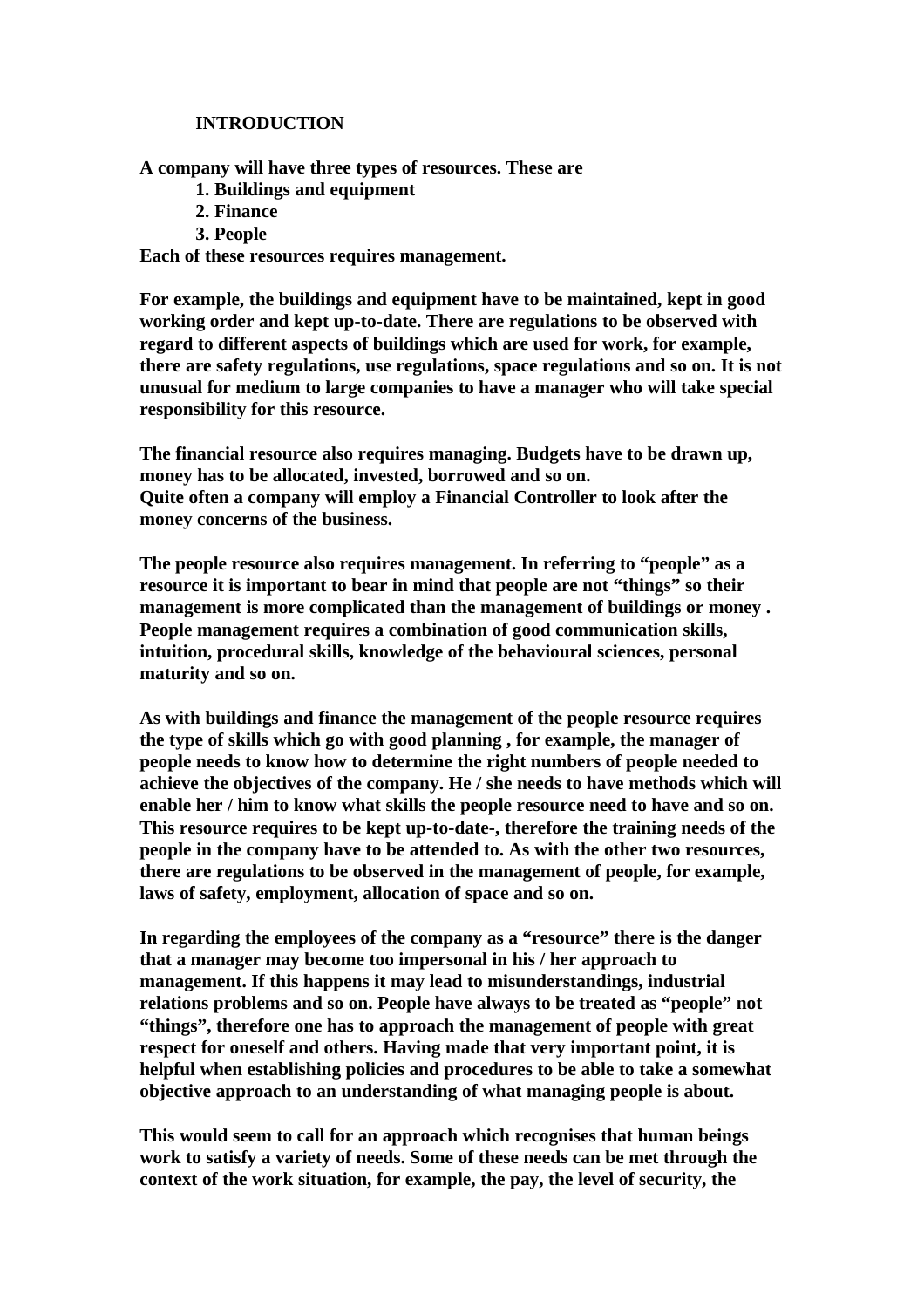**social aspects of meeting other people, but other important needs such as the need to have a sense of achievement from the work, to feel good about oneself as a result of the work, these may be more difficult for a manager to provide. This topic will be explored in the section on motivation.**

**In addition to having a number of resources a company will have a business plan. This plan will specify the immediate and long-term objectives of the company. It goes without saying that this plan is crucial to the success of the company. Alongside this business plan the company also needs an equivalent plan for its three resources. That is, the business plan has to be supported by each of its resources : will the current buildings and equipment enable the plan to be achieved ? Will the current level of finance be sufficient to meet the plan ? Have we the right quality and numbers of employees to enable the objectives to be achieved ?** 

**You can see how fruitless it would be for a company to draw up a business plan without linking it, at every point, to the current and future resources it has at its disposal. For example, if an order is taken which has to be ready by a certain date and the raw materials to complete the order are not available, or the money to buy the materials, to pay the staff to make the items is not available, then the company cannot achieve its objective in this instance. If an order is received and the equipment to make the items is "out of order" then the company is presented with a major problem. OR, if the company has not got enough employees to make the product, or enough employees with the skills necessary to make the product, or the skills to make the product to the required standard, then the company has a problem. There are ways around some of these problems, but a company needs to consider these issues very carefully when drawing up the business plan. It is not possible to make the plan without considering all of the resources available to it now and in the immediate future.**

**This short book will confine itself to examination of what it means to manage the people resource of the company. People are the lifeblood of an organization. And their effective management is one of the pivotal characteristics of highperforming companies. Managing people is no easy task. Unlike buildings and equipment,** 

**people talk back, people get sick, need cloak-rooms, need canteens, need to be motivated, have attitudes, have personality, have needs.** 

**These together make managing people one of the most difficult tasks for everyone who has responsibility for any other employee. Therefore all owners, managers, supervisors have to know something about the effective management of people. This in turn means that all places of work, whether small, medium or**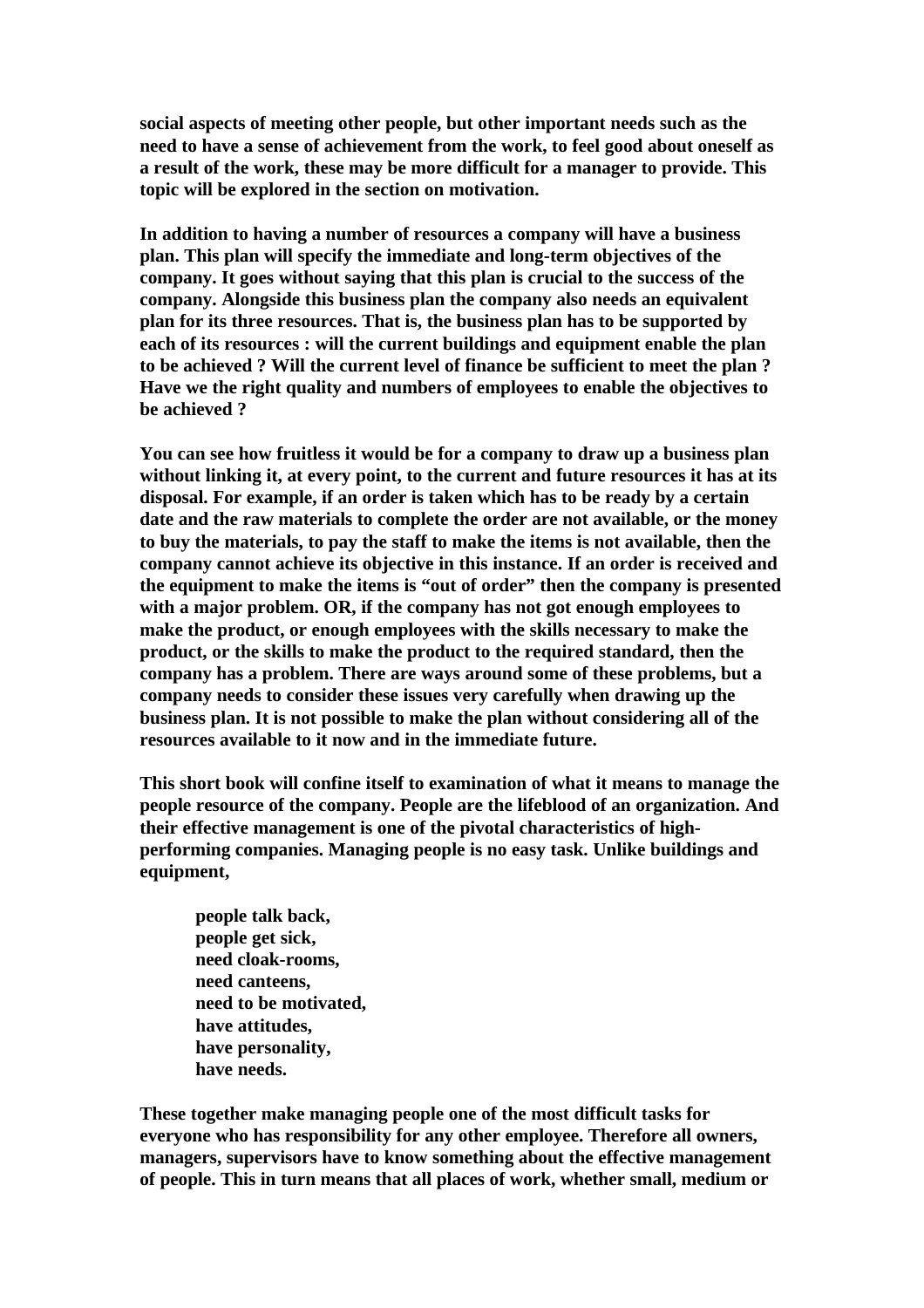**large, will have the problem of managing people. One could even argue that managing other people requires that one be firstly able to manage oneself. Therefore companies often send their managers on courses loosely called "personal development" courses. And there is a recognition that** *Management Development* **is a recognised area in the education of managers.**

**Companies have different ways of organising the management of people. This quite often depends on size, for example, a large multi-national company will usually have a specialist Personnel Department in addition to each of its Departmental managers having care of the day-to-day managing of its employees. The specialist Department will deal with issues common to all Departments within the company. For example, planning the company need for employees, or dealing with company-wide training needs and so on. An example of such a company is Intel.**

**A medium sized company may not have a specialist Personnel Department. It may have a General Manager and some manager/s who together deal with issues relating to the management of all of the resources of the company, including the people resource. The general manager may be more involved in the day-to-day running of the company than the General Manager of a large company. An example is a local branch of a supermarket such as Superquinn.**

**A small company may have an owner manager who may deal with all the management problems of the company. He / she may have no other management staff. A local hotel may be an example.**

**There is a distinction made between** *line managers* **and** *staff managers.* **The former are managers directly involved in achieving the objectives of the company, for example, a production or sales manager. While an example of the latter is the Financial Controller or the Personnel Manager. Another term used to make this distinction is** *direct* **or** *indirect.* **In this case the** *direct* **manager is the production manager, the** *indirect* **manager is the Personnel Manager.**

**Generally one can say that "staff" managers exist to advise "line" managers.**

**We also talk about managers of people as either a** *specialist* **function or a** *line* **function. In this sense the** *specialist function* **is the Personnel Department, and the** *line function* **is the authority that every manager or supervisor has over his/her subordinates. Every manager has to take personal responsibility for aspects of the management of his/her own** *people.*

**In terms of the study of Personnel Management as an academic subject the view taken is that of managing people as a specialist function. Therefore, in the following sections we will examine this** *function* **as the management of a company resource. To remind the reader, this will involve examination of the** *best way or best practice* **with which the company objectives can be achieved, through the management of the people who work for the company.**

**The plan is to look at each** *responsibility in the following order:*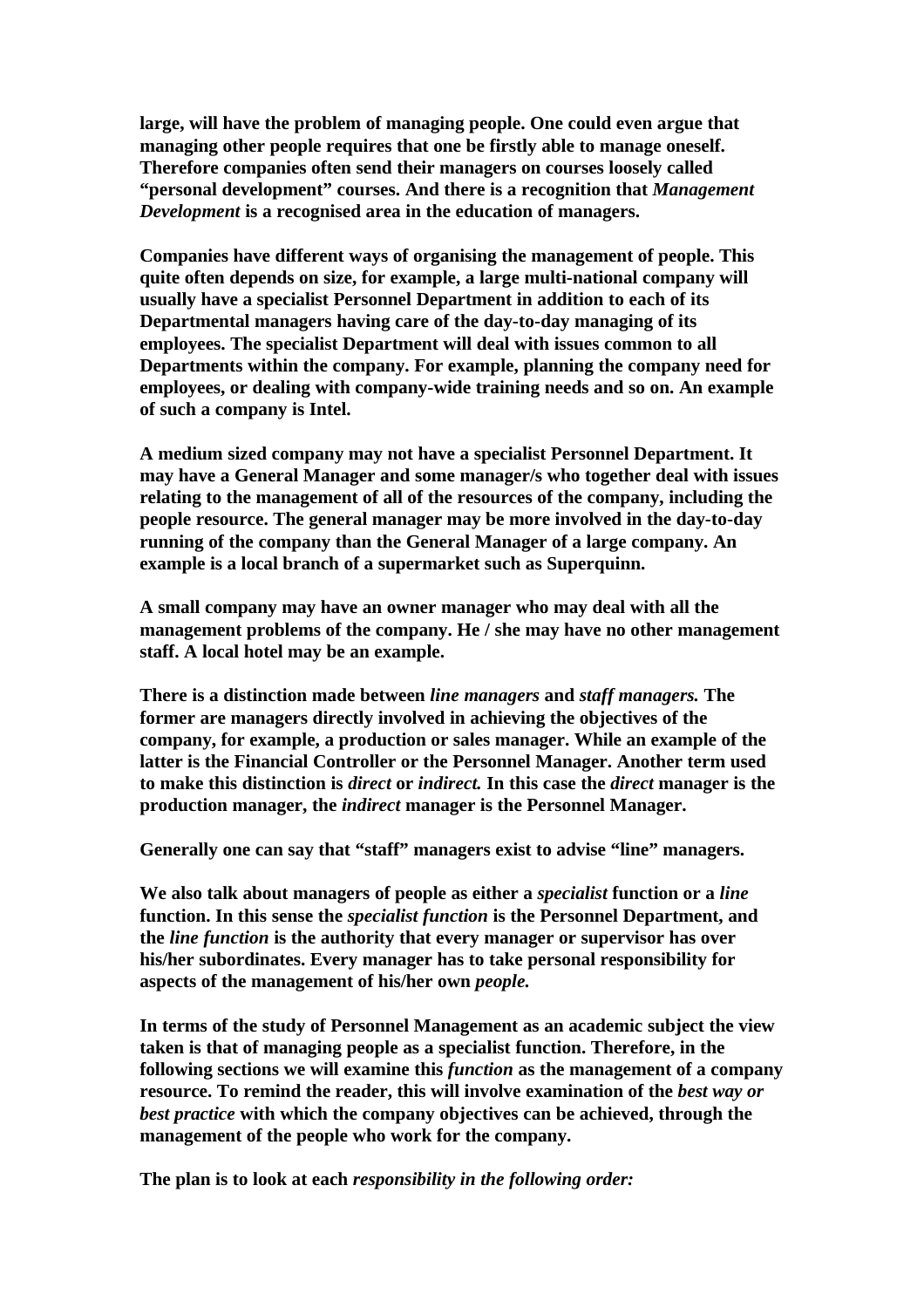*Manpower / Human Resource planning Recruitment Selection Training Paying Motivating Appraising Safety Industrial Relations*

**Before embarking on this activity it seems appropriate to explain the reason for the change in terminology from** *Personnel Management* **to** *Human Resource Management.*

**Very briefly, in the 1990's the term Human Resource Management has been coined in response to changes which are occurring both in society and in the economy. In society, during the 1990's, we have found employment legislation increasingly focusing on the Rights and Obligations of both employers and employed. The Law is currently very protective of the rights of the employee to be treated fairly, with equality and with dignity. This may have influenced to some degree the movement away from regarding employees as a liability (cost) to the notion of the employee as an asset (resource). At the same time, in society, a number of changes have been taking place: market-led economy which has increased competition, also the politically correct use of language, to mention but two of these changes. To deal with the first requires us to be aware of the effect of this competition on individual companies, the need to attract and retain highly skilled employees in order to maintain competitiveness, the increasing use of "hitech" knowledge which has put further pressure on companies to attract employees with these type of skills and so on. These factors have resulted in companies having to compete with each other for skilled labour so it is not surprising that the realisation that such employees are an asset rather than a liability should have occurred. Therefore the term "human resource" better expresses this relationship than the term "personnel" or "labour" or "workers". Also, included in this notion of people as a resource to a company leads to a change in attitude to employees. Any resource of a company requires maintenance, for example, buildings and equipment have to be serviced regularly , so also the human resource has to be maintained to enable optimum return. This leads to the notion that the people of an organization need to be properly trained, need to be kept up-to-date with skills and knowledge, need to be treated with proper care and attention and so on, need to be used to the best strategic advantage by the company.**

**The second point raised above, that is the politically correct use of language, has also contributed to a re-examination of terms used In the old days, that is pre-1990's, we used the term "manpower planning" to refer to that activity which ensured that the right person, with right skills, in right place at the right time would happen. Now the term "manpower" is considered to be gender biased therefore it is not used, rather the term "human**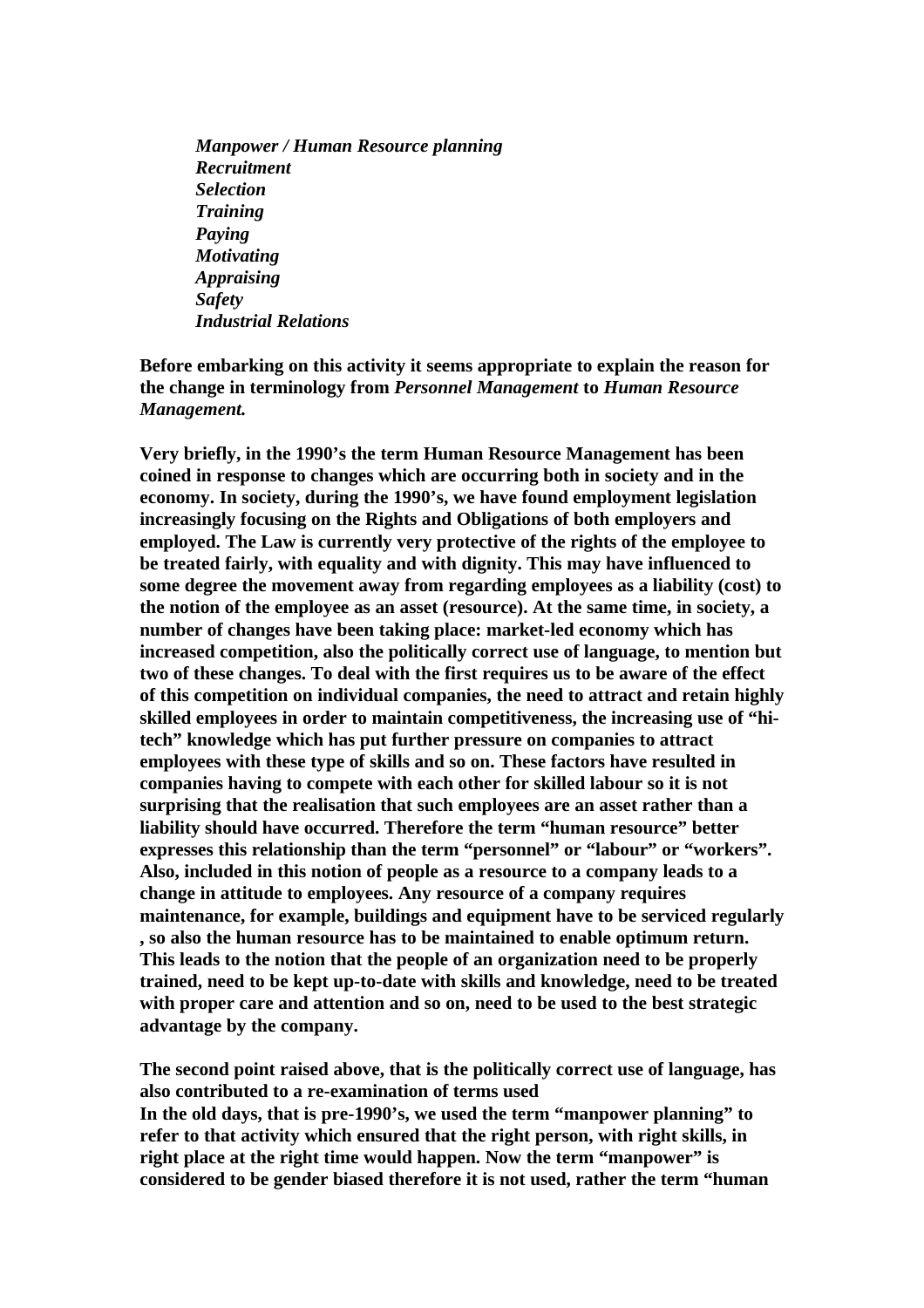**resource" planning is used. Another term could also be used, that is "people " planning but that has a new-age ring to it which has not taken off in business circles !!**

**These changes have resulted in companies making a re-assessment of their strategy in relation to maintaining competitiveness. They have realised that the quality of the people employed will give an edge in this competitive environment. It is considered that there has been some general changes in practice. Two of the most important being,**

**1. The adoption of a strategic approach in "decision" making in relation to the management of people.**

**2. The management of people is now an important activity which merits investment by the company.**

**With this in mind we will move to the topic of how a company can ensure that it has the right number of staff to achieve its objectives, at any one time.**

 **Manpower Planning or Human Resource Planning**

**REMINDER: A company has three resources**

- **1. Capital (buildings, equipment)**
- **2. Finance (money)**
- **3. People (the human resource of the company)**

**All of these have to be handled effectively and efficiently and ethically.Effectively and efficiently so as to assure the success of the company in the best possible manner. Ethically, because people are not machines. Human beings must be treated with respect and morality. The** *Declaration of Human Rights* **underpins this basic fact.**

**From the point of view of a company people have to be**

**1. Hired 2. Trained 3. Paid 4. Motivated 5. Appraised**

**In this section we are going to look at the factors which influence:**

**\* How many employees are required at any one time**

**\*What skills are they required to have**

**\*How can these skills be acquired**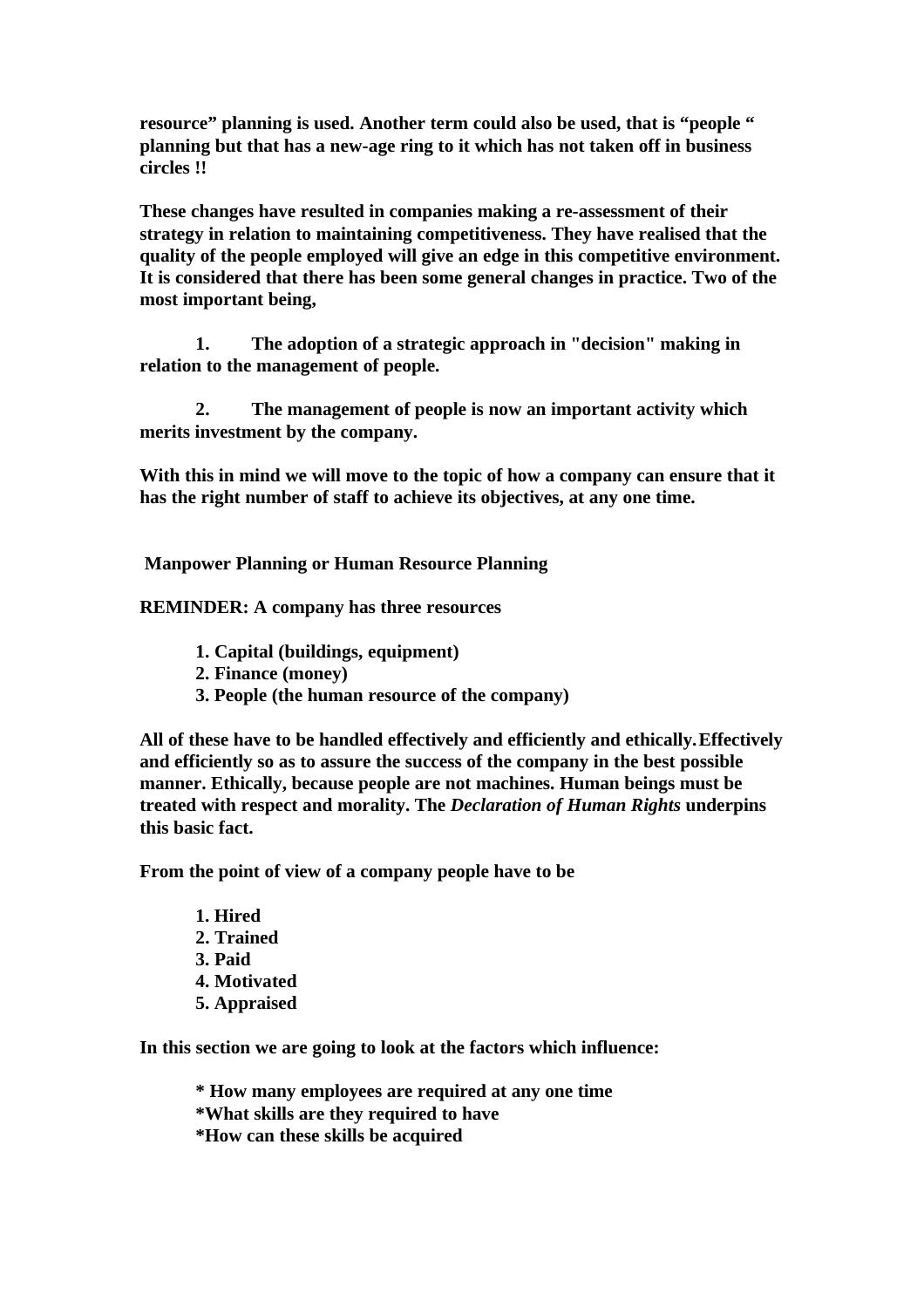**These activities are referred to as planning the people needs of the company, or the labour needs or the manpower needs and so on.**

**This activity is directly linked to the Business Plan of the company. The business plan will dictate what level of production is to be achieved, what products are to be made and so on. The manpower plan will reflect the business plan directly.** 

**If, for example, a company needs five electricians, two store-people, three hundred production workers, and so on, to enable it to produce what the has been decided in the business plan, then it has to have these people if the plan is to be carried out successfully. If it can only hire three electricians instead of five then it is short of essential personnel.** 

**What has to be done at the stage of manpower planning is to know exactly how many people, with what skills, at what time, and where required to be able to fulfil the business plan. Only new companies setting up from scratch will begin with a clean slate. Other companies will already have a pool of employees. These companies will carry out what is called an** *analysis of current resources.* **That is, the company needs to know how many people are currently employed, what skills have they got , how many of them are likely to be absent on any given day, how many of them are likely to be leaving the company over the next six months, next year, and so on ??**

**There are three steps which have to be investigated in the process of deciding how many and what type of employees are required to achieve the company objectives. These steps are as follows:**

**Step 1: Analyze current employee resource**

**that is,number age gender marital status tenure skills /essential / additional qualifications absence level sickness level promotion prospects...**

**An example of wider analysis of skills other than those required on the job would be: having a drivers licence, or a licence to drive heavy goods vehicles, or having a foreign language, or skills acquired in a different job situation...**

**Step 2: Forecasting employee demand**

**This requires the calculation of the number and quality fo staff needed for a specified period of time into the future. To deal with this as part of the process it is essential to take account of ;**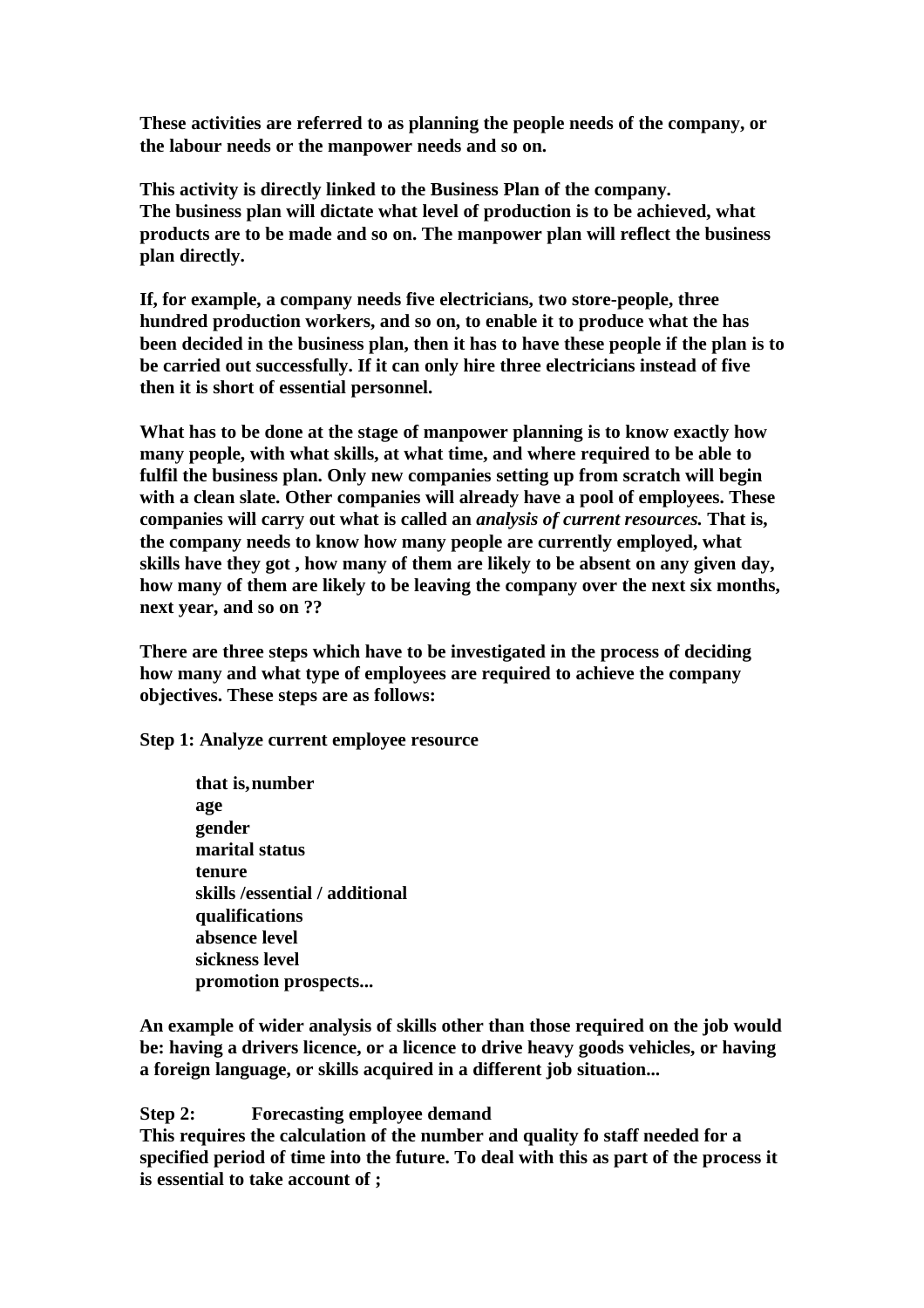**\*Corporate goals \*New product development \*Future output expectations \*Technological change \*consumer consumption patterns \*current employee and financial resources \*Personnel and Employee Relations policies and agreements...**

**Step 3: Analysis of sources of labour supply \* the internal supply of labour (current employees) \*an external audit of the labour market skills available competition legislation working hours** 

**Step 4: Development of Action Plans These plans will result in: Improved utilisation of manpower resource reduction of labour costs identification of training and development needs anticipation of future redundancies, transfers, promotions...**

**Step 5: Feedback and evaluation**

**It is essential with any plan that it is regularly reviewed and evaluated. Circumstances change, sometimes very quickly, therefore a business has to continually review the current plan to determine whether it is working successfully, whether it is the best plan for the current situation and so forth.**

**Peculiar situation in Ireland, which would need to be considered by any company planning future needs for human resources would include recognition of some or all of the following:**

**Relatively young average age of the population**

**Shortage of skills in certain areas, for example, IT skills**

**Shortage of workers in certain areas, for example, hospitality sector, retail** 

**and so on.**

**Cost of housing in cities and large towns Drop in percentage of population of 18 / 19 year olds... Growth of service sector Decrease in agriculture Increase in number of women working Government schemes, Fas Increase in number of people doing part-time or temporary work. Lack of child-care facilities**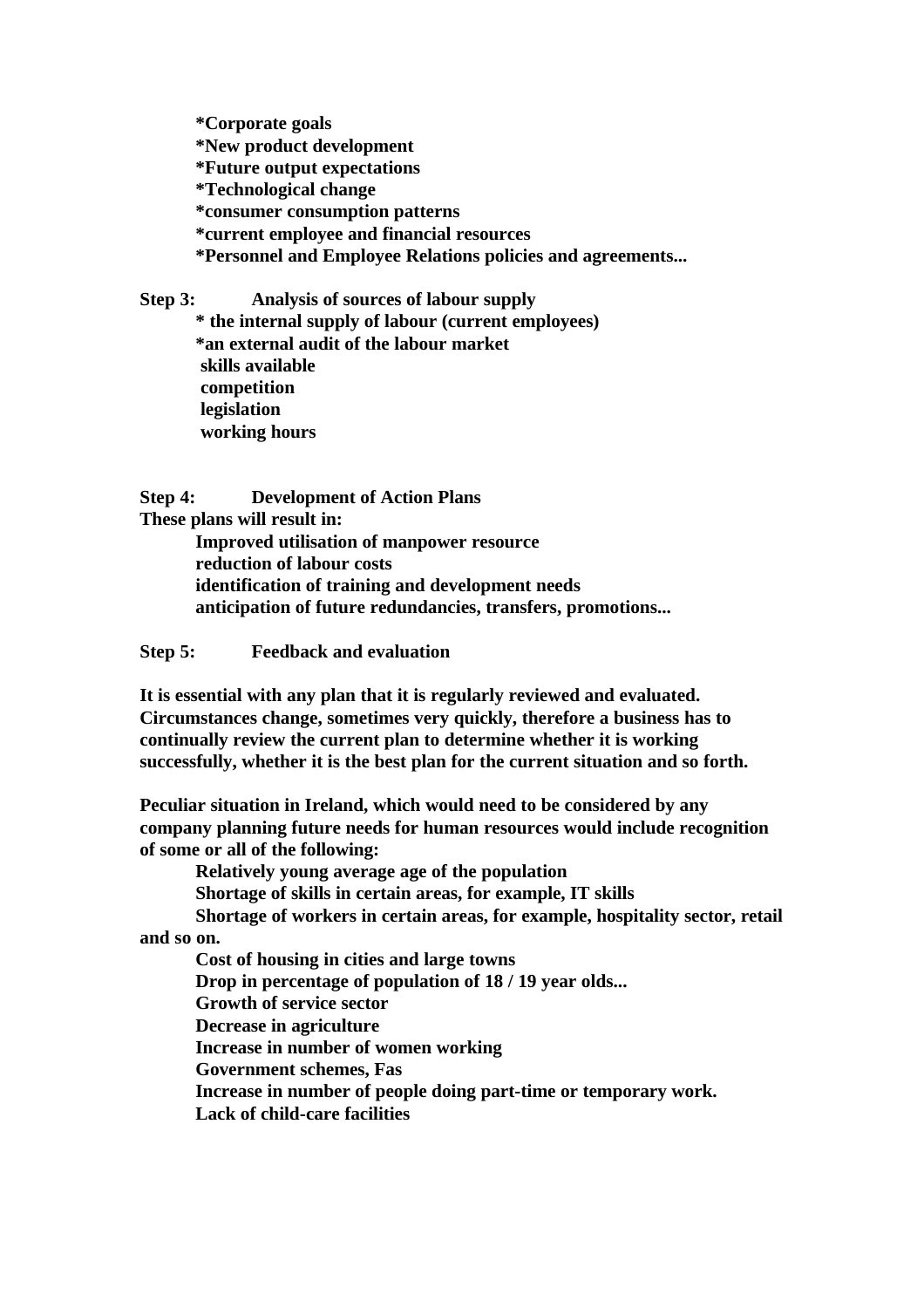**Finally, one should never lose sight fo the fact that the essential objective of human resource planning is the creation of a match between the demand for labour and the current supply of labour. This activity is concerned with establishing plans, policies, and procedures for the management of people into and out of the organization**

### **LABOUR TURNOVER#**

**that is, the number of persons who leave an organization within a specified period of time either voluntarily, through sickness, death, retirement or termination.**

**Two formula in common use for the measurement of labour turnover are:**

**(a) Wastage Rate**

**number of separations during a period --------------------------------------------------- 100 average number employed during the period**

**( the average is arrived at by taking the number employed at the beginning of the year ( say 220) and number at end of year (say 180) and dividing by two. So at end of year average is 200)**

**for example:**

**20 (left) ---------------- 100 = 10% 200 (average of those who stayed)**

**(b) Stability Index**

**number with at least 1 years service ------------------------------------------------ 100 number employed 1 year ago**

**for example**

**160 ------------------- 100 = 20% 200**

**The stability Index provides information as to whether turnover is taking place with more recent employees rather than longer serving employees. The survival**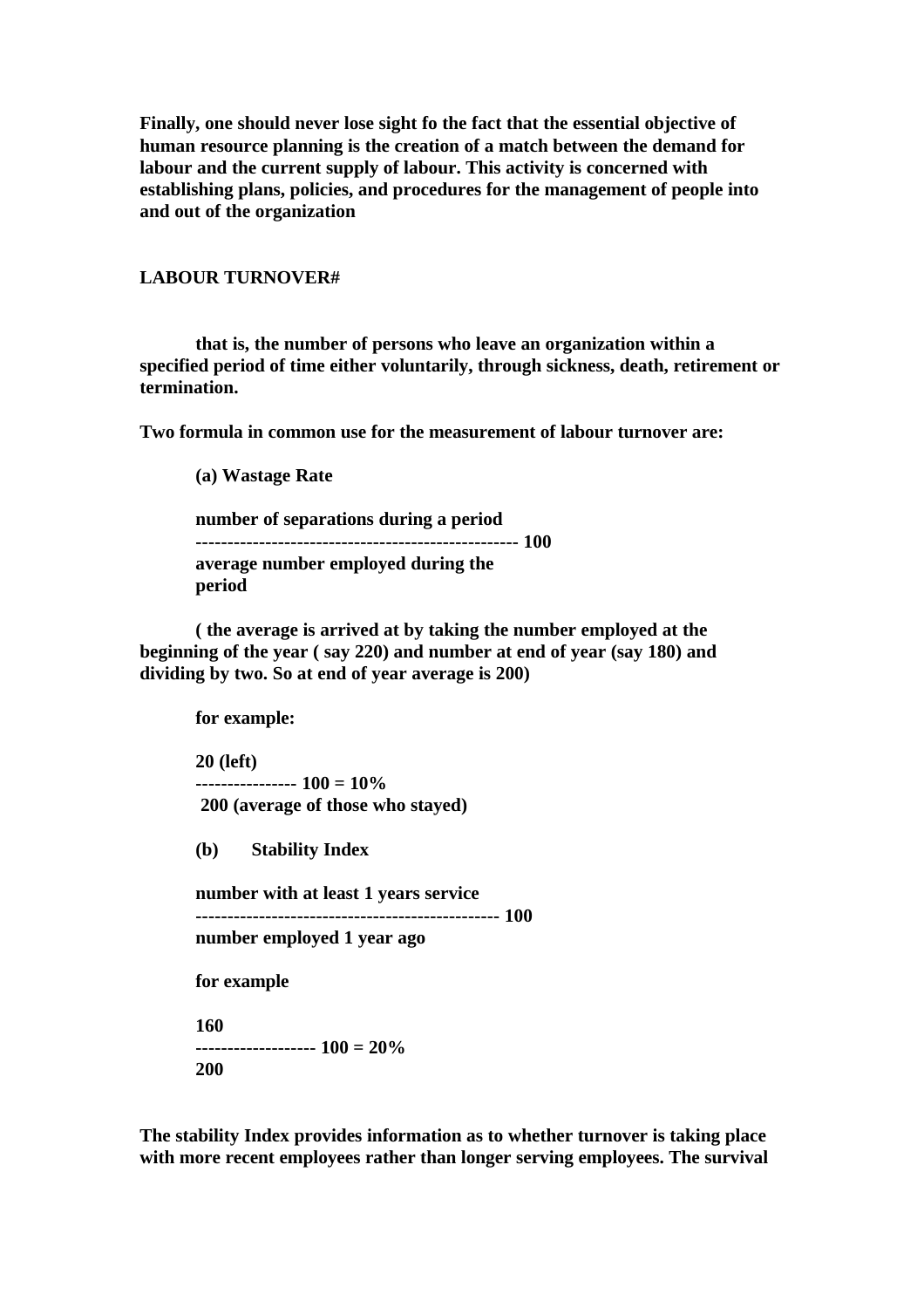**rates show that the tendency, in the example given, for employees to leave is greatest during their early months with the company.**

### **COST OF LABOUT TURNOVER**

**----------------------------------------------**

**The cost of labour turnover increases when employees are more specialised, more difficult to find and require more training. This cost is made up of some or all of the following:**

**\* lower production during learning period**

**\* lost production while employee is being replaced**

**\* payment of overtime rates to other employees while waiting for a replacement**

**\* possible diversion of efforts of more highly skilled employees while waiting for replacement**

**\* possible sub-contracting of work**

**\* cost of scrap and spoiled work while job is being learned**

**\* cost of recruiting , selecting and medical...**

**\* training costs**

**\* administrative costs**

## **ABSENTEEISM**

**that is, all absences from work other than paid holidays..**

**This absence includes a combination of motivation to attend, and ability to attend. IMI estimates 7-13% absence across industries.**

- **7. Process of Manpower Planning**
- **8. Uses to which the manpower plan contributes**

#### **CONCLUSION:**

**In this section we have examined the process undertaken by companies in deciding on the needs for human resources. We saw that this basically means having the right person, with the right skills, in the right place at the right time. This process is carried out at a strategic, operational and action level. It is a process involving four steps. These are :**

**\*Stocktaking \*Forecasting \*Planning \*Implementing**

*Stocktaking* **involves an examination of the external market and the internal situation. The internal situation includes an examination of the Business Plan**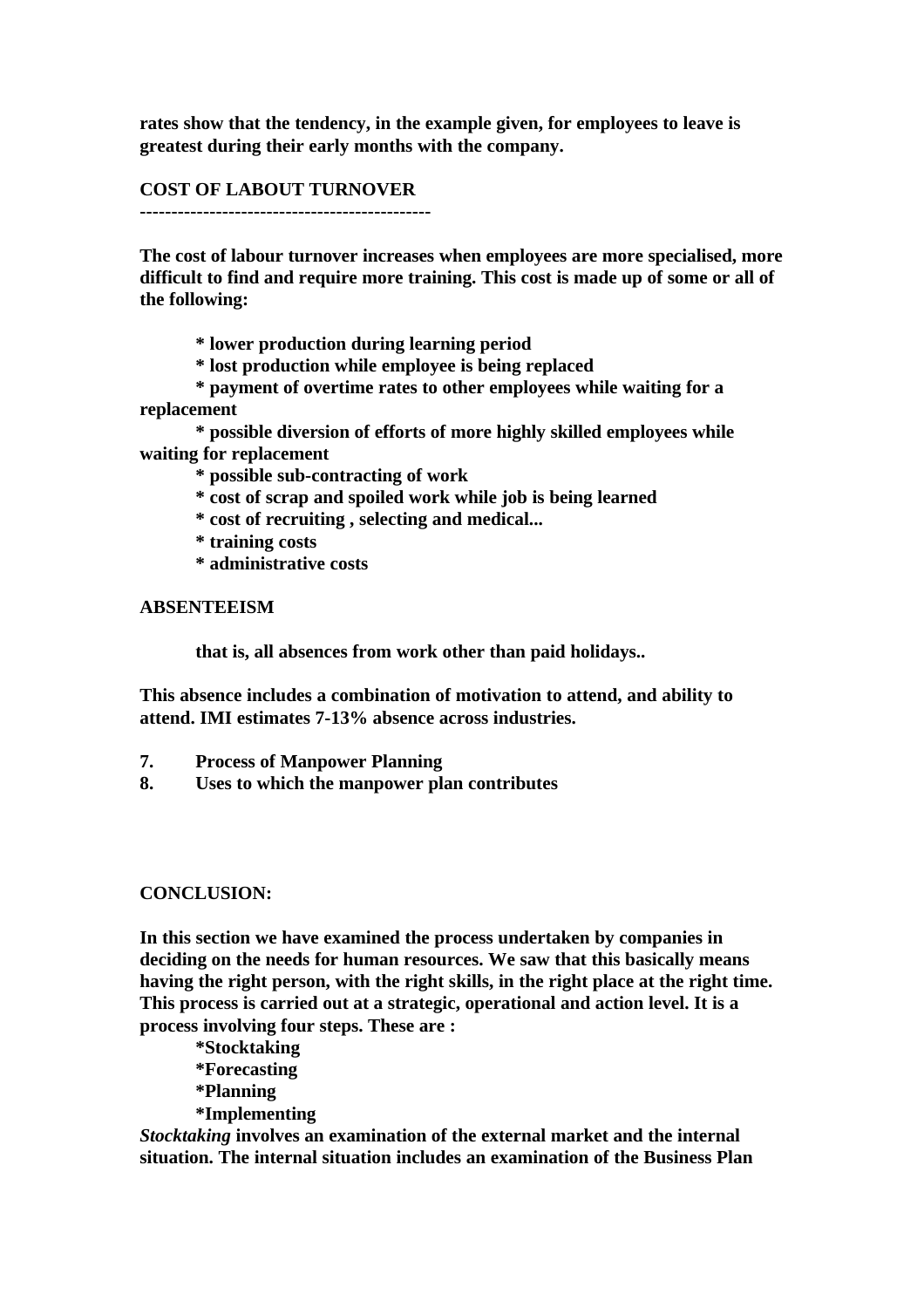**and also profiling the current employees, the technology and buildings, space and so on.**

*Forecasting* **is establishing the future demand for labour. This stage is complicated by the need to take into account ( under a heading** *Supply***) the current numbers of staff, skills and so on. But also by the need to have full information about labour turnover, level of absenteeism, age profile of staff and the probable promotion path of staff.** 

**So, having established the difference between the DEMAND for staff and the SUPPLY of labour, the next step is tp develop plans to reduce the difference. Finally the plans are implemented, which brings us to the next section which is RECRUITMENT.** 

**QUESTIONS**

**DEFINE MANPOWER PLANNING WHAT ARE THE PURPOSES OF MANPOWER PLANNING DESCRIBE THE PROCESS OF MANPOWER PLANNING WHAT SHOULD BE TAKEN INTO ACCOUNT WHEN DEVELOPING MANPOWER PLANS WHAT TECHNIQUES MAY BE USED WHEN COMPILING A DEMAND ANALYSIS WHAT FACTORS MIGHT AFFECT MANPOWER SUPPLY HOW DO THE BUSINESS PLAN AND THE MANPOWER PLAN RELATE TO EACH OTHER BUSY BURGER BAR HAS 25 OUTLETS OF ALMOST IDENTICAL SIZE AND STRUCTURE IN THE SOUTH EAST . ANALYSIS SUGGESTS THAT A RATIO OF 1 WAITER IS NEEDED FOR EVERY 20 CUSTOMERS. HOW MANY STAFF ARE NEEDED ARE THE CARLOW BRANCH DURING LUNCHTIME, IF AN AVERAGE OF 100 CUSTOMERS ARE SERVED EACH DAY.**

### **RECRUITMENT**

**Of all of the responsibilities of the Personnel Manager / Manager of People recruiting new staff into the organisation, or promoting staff within the organisation, is one of the most important, if not the most important.<sup>1</sup> There are many reasons why this is so. But before listing these there are some points to be made regarding the relationship between recruitment and the overall Business Plan and Human Resource Plan.**

**<sup>1</sup> Brendan Butler, Director of the Small firms Association, in Sunday Post Nov.23rd, 1997 states that " People are now the single most valuable asset that any company has - provided they are the right people..."**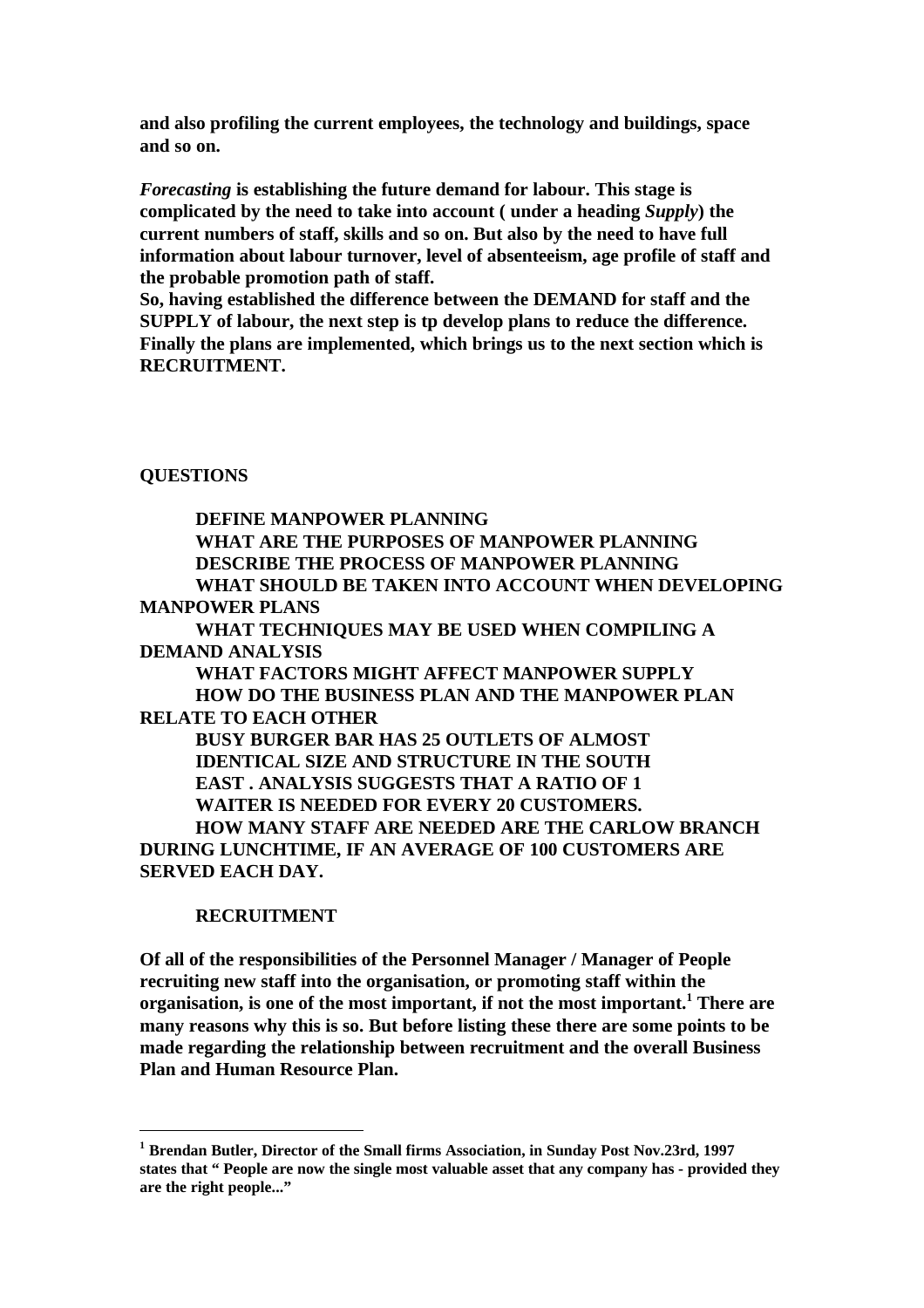**All Companies, even non-profit ones, have 'success' as their primary objective. What this means will vary from company to company. To achieve 'success' the managers of the company have to spell out what it is they are in business to achieve. This requires an examination of:**

**1. The reasons for existence**

**2. The resources which support this existence**

**3. How the present state of the company impacts on the future state of the company.**

#### **THE REASONS FOR EXISTENCE**

**Why was the company set up ? what were the objectives then, and what are the objectives now ?** 

**What are the resources of the company ? Building, equipment, finance, people ?**

**Bearing the present objectives of the company in mind, has the company got sufficient resources to achieve these objectives ? If enough, then no imbalance exists. If too many, then some decisions have to be made on how best to utilise or deal with the** *surplus***, whether it be a** *surplus of building space***,**  *equipment, money or people***. If a shortage of any of these resources exists then decisions have to made to acquire the shortfall or, if that is not possible, change the objectives.**

**To illustrate the situation, let us assume that, to achieve the objectives of the company requires staff with skills which are not currently available within the company . This represents a problem for the Personnel Manager / Manager of People. How can this problem be tackled ? In a previous chapter we saw the process through which an overall People Plan / Human Resource Plan is drawn up. Therefore we assume that the Manager will consult this Plan before making any decisions on how to resolve the shortage of skills problem. In doing this the Manager has access to full details of the people currently employed by the company, including**

*quantity* **(numbers, gender, age )** *quality* **(skills, standards, qualifications, experience and so forth)** *position* **( departments, branch location and so forth)** *tenure* **( permanent, temporary, part-time )**

**Having this information, and having access to the overall business objectives, the manager will now pose the following questions:**

**How many people do we need to meet these objectives ? What skills will be required ? Where will these skills be required ? When will these skills be required ?**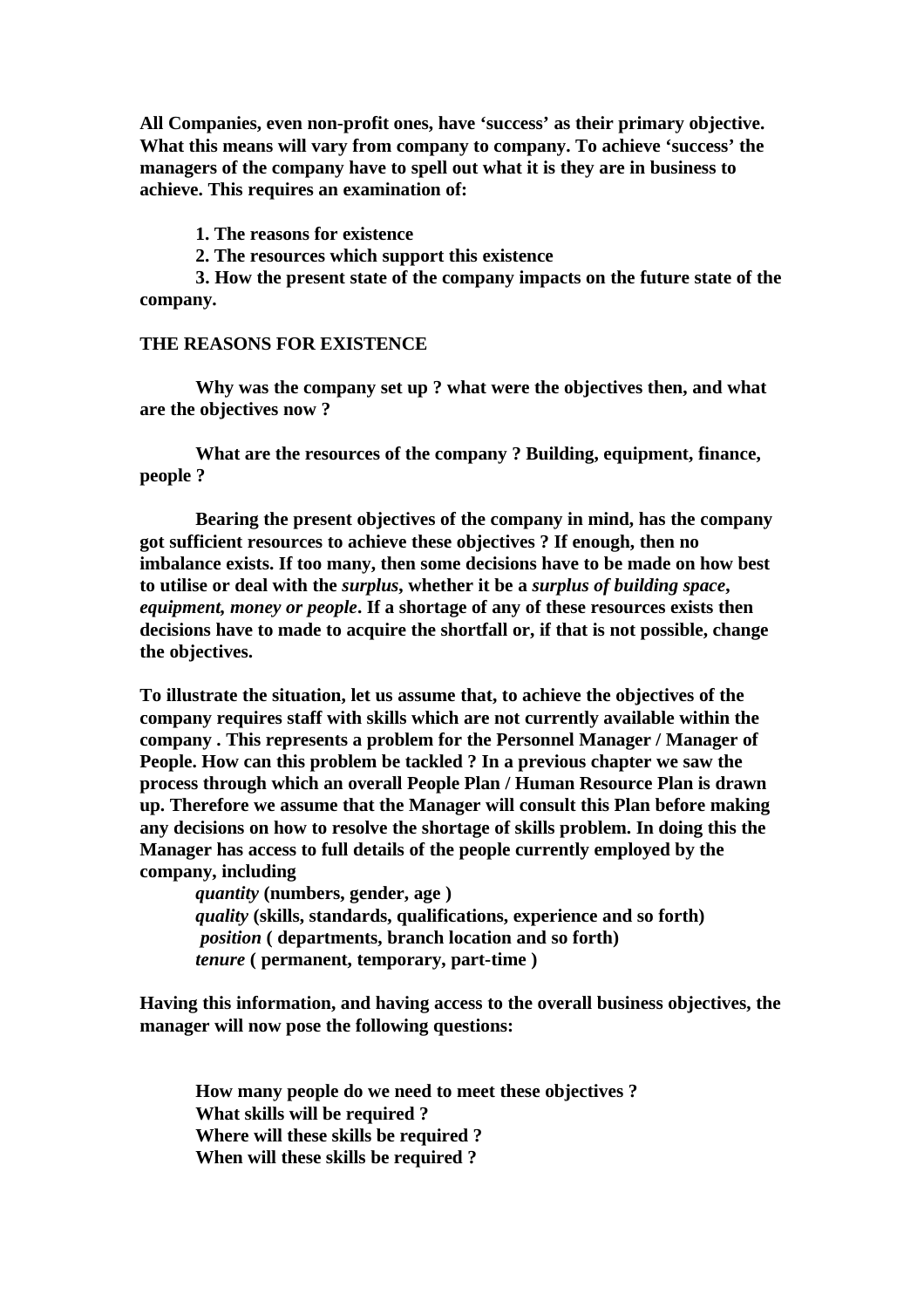**If we return now to the position set out earlier, that is, that there is a shortage of certain skills, for example, computer skills, the next question to ask is Do we know precisely what type/s of computer skills are required ? for example, do we need additional computer programmers ? additional technicians ? analysts ? and so forth ?**

**To answer these questions the manager will arrange for a** *Job analysis***<sup>1</sup> to be carried out on those jobs where a shortage has been identified. This detailed analysis of jobs results in a description of what the job entails. This is called a** *JOB DESCRIPTION***. 2 It will also produce details of the kind of person most likely to be successful at the job, that is called a** *PERSON DESCRIPTION* **or a** *PERSON SPECIFICATION***. 3 Having both of these documents enables the manager to identify** 

- **1. What the job entails**
- **2. Who to select for the job**

**It may not be always necessary to go outside the company to get additional skills. It may be possible to provide some current employees with further training, so making them suitable for the vacancies. But, failing this solution, the manager has to consider outside possibilities. This involves:**

**1.** *Being aware of the skills available in the labour market***. If there is a shortage of computer skills in the labour market then the problem is more serious than it would be if there were plenty of those skills available. A general shortage means that there will be competition for the few available. This means having to pay a higher price( wage, salary, benefits) for the skill. As you can appreciate these points are important before approaching the market ( advertising the vacancy)**

**2.** *Being aware of the availability of labour***, that is, knowing whether there is a shortage or a surplus of people looking for work. The CSO Labour Force statistics is a good indication.**

**3.** *Knowing the market value of the job/s to be filled,* **that is, knowing what the expected wage or salary will be for the job to be filled.<sup>4</sup>**

**Knowing what the job entails<sup>5</sup> , and what type of person<sup>6</sup> is most likely to be successful at the job the next point to consider is** *How can we attract the most suitable person for the job to apply for the job ?*

 **In other words, where will we find this person ? where will we advertise the vacancy ? We may have a choice ! There may be a possibility that some employee in the company may have the requisite skills and may be interested in** 

**<sup>1</sup> see page for details on how to carry out a Job analysis**

**<sup>2</sup> see page for details on the contents of a Job Description**

**<sup>3</sup> see page for details on the contents of a Person Specification**

<sup>&</sup>lt;sup>4</sup> see page the wage or salary will reflect the general expectations for the job in question but will **also be influenced by other considerations.**

**<sup>5</sup> see Job Description**

**<sup>6</sup> see Person Specification**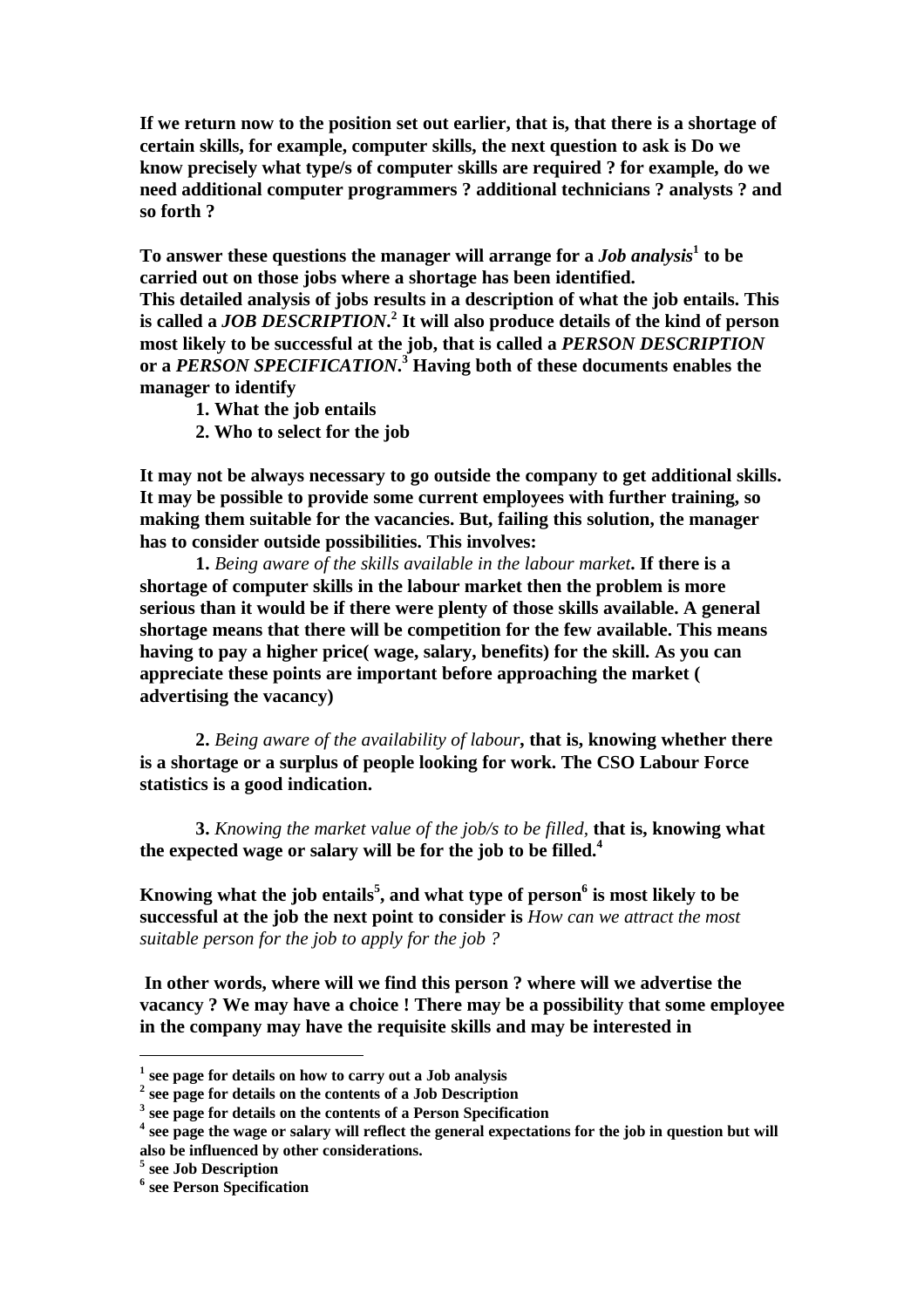**transferring to the vacant job (position). We may have made an arrangement with the Union/s that all vacancies will be advertised internally ! Therefore, for at least these two reasons we may decide to advertise the job both** *internally*  **(within the company), and** *externally* **(in the open market).**

# **ADVERTISING:**

# **When advertising the vacancy we will have three functions in mind:**

- *1. To attract a pool of suitable candidates*
- *2. To deter unsuitable candidates from applying*
- *3. To create a positive image of the company<sup>1</sup> .*

**Decisions will have to made about where to advertise the vacancy, for example it can be placed :**

**1. On an internal notice board where the relevant staff will see it.**

**2. In a local newspaper, if you are happy that the most appropriate people for the job will see it there.**

**3. In a national Newspaper for example, the Irish Times or Sunday Independent.**

**4. On the Internet. This is likely to become an increasingly important source for the advertising of skilled and professional positions.**

**5. In Colleges and Universities, through the Careers Office.**

**6. In Professional and Trade Journals.**

**7. On television, RTE regularly advertise their vacancies this way. Aertel and Minetel are used increasingly to advertise jobs.**

**8. Through local newsletters, like a parish newsletter. One company in Kildare used this method to reach a market for unskilled and semi-skilled applicants.**

- **9. Employment Agencies**
- **10. Government Agencies, such as Fas.**
- **11. Previous applicants on file**
- **12. Self-applicants**
- **13. Using existing contacts<sup>2</sup>**
- **14. Internet / Job Search**

## **CONTENT OF JOB ADVERTISEMENT**

**Great care will need to be taken to ensure that the advertisement contains all the necessary information to enable the most likely candidates to recognise themselves as suitable, and to attract them to apply. Therefore the advertisement will contain:**

- **1. Company Name**
- **2. Title of job**

**<sup>1</sup> Smith, Gregg & Andrews (1989) quoted in Gunnigle et al (1997, p. 78)**

**<sup>2</sup> See Gunnigle et al (1997 pp. 79-80)) for expanded discussion on this topic.**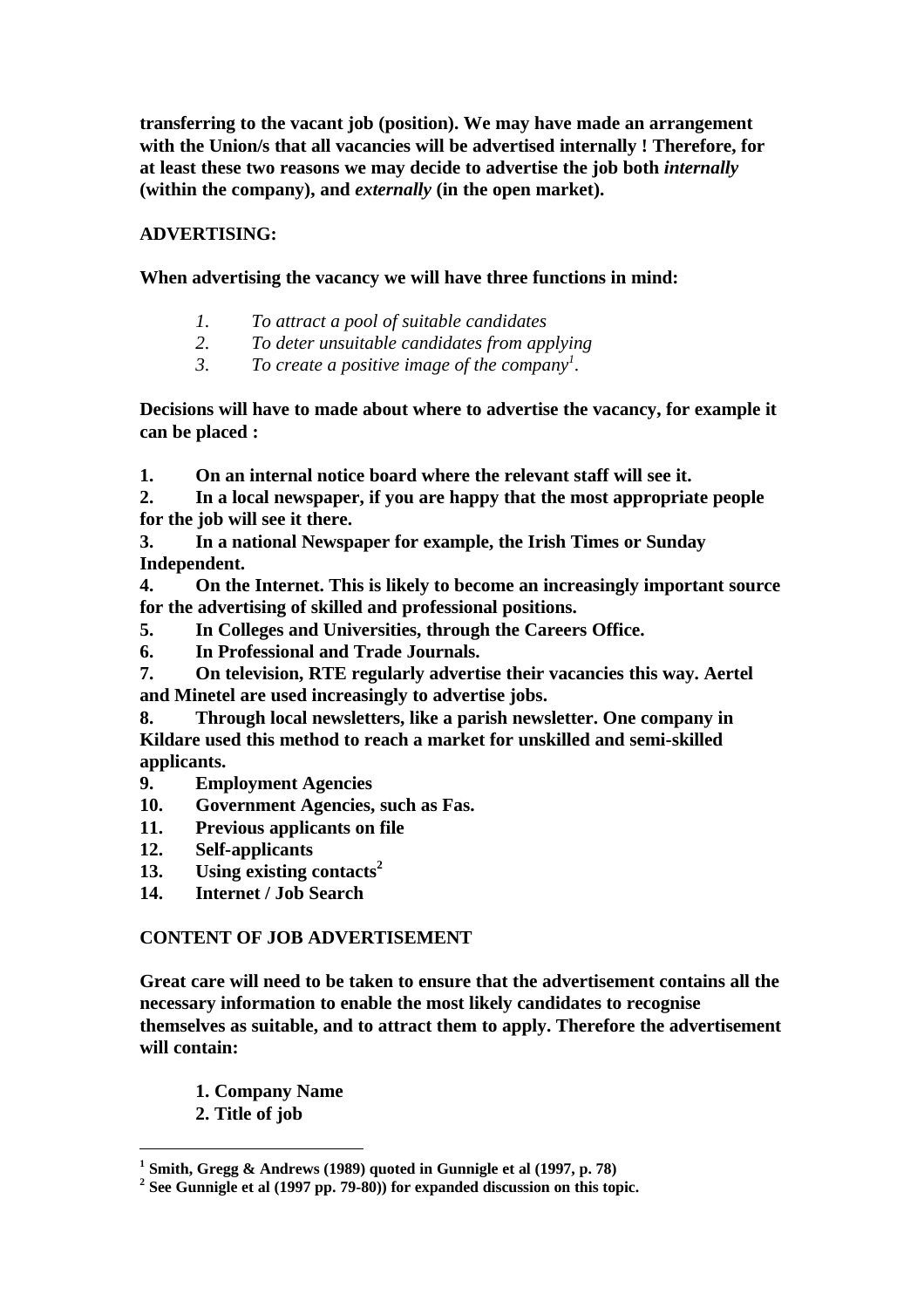**3. Details of what the job involves**

**4. Details of what a person needs to be considered for the job, that is, qualifications and experience.**

**5. Details of wage or salary. Quite often companies may not give precise information but may say that the remuneration package will be attractive, or comensurate with experience and so forth.**

**6. How to apply, that is, by phone, or letter, or application form and so on.**

**7. Cut off date (if there is one), that is, before Jan 1st or whatever.**

**IT IS IMPORTANT THAT THE ADVERTISEMENT COMPLIES WITH CURRENT EMPLOYMENT LAW. Therefore the wording, for example, will not be biased in favour of a particular gender.**

### **SHORTLISTING**

**If the advertisement is successful there will be sufficient replies to enable the recruiter to select for further investigation the most suitable applicants. This is the point where applicants are either short-listed for interview, put on a reserve list, or rejected. This categorisation of applicants is done on the basis of predetermined criteria which reflect both the Job Description and the Person Specification.** 

**The Application Form<sup>1</sup> is usually standardised, clear, and complies with employment law.<sup>2</sup>**

**Having decided who will be "followed up" through interviewing and/or testing a letter is dispatched giving these people an invitation to attend for interview / testing. This letter will give the** *time, location, date* **of interview. It is usual also to advise the person on how to get to the company by public transport or whatever. It is a courtesy to include a map giving the precise location, and perhaps to provide a bus and train time-table to assist those who have to travel by public transport.**

**For those applicants who were not suitable on this occasion it is important to write, thanking them for applying and inviting them to apply in the future if or when a suitable vacancy occurs.**

**Those on the reserve list will be informed that, though they are unsuitable on this occasion you are keeping them on file for a period of time, and if, during that time, a suitable vacancy occurs you will notify them accordingly.**

## **SUMMARY:**

**In this section on recruitment the following points were made:**

**<sup>1</sup> See page. For sample Application Form**

**<sup>2</sup> See page for list of laws especially applicable to recruitment and selection.**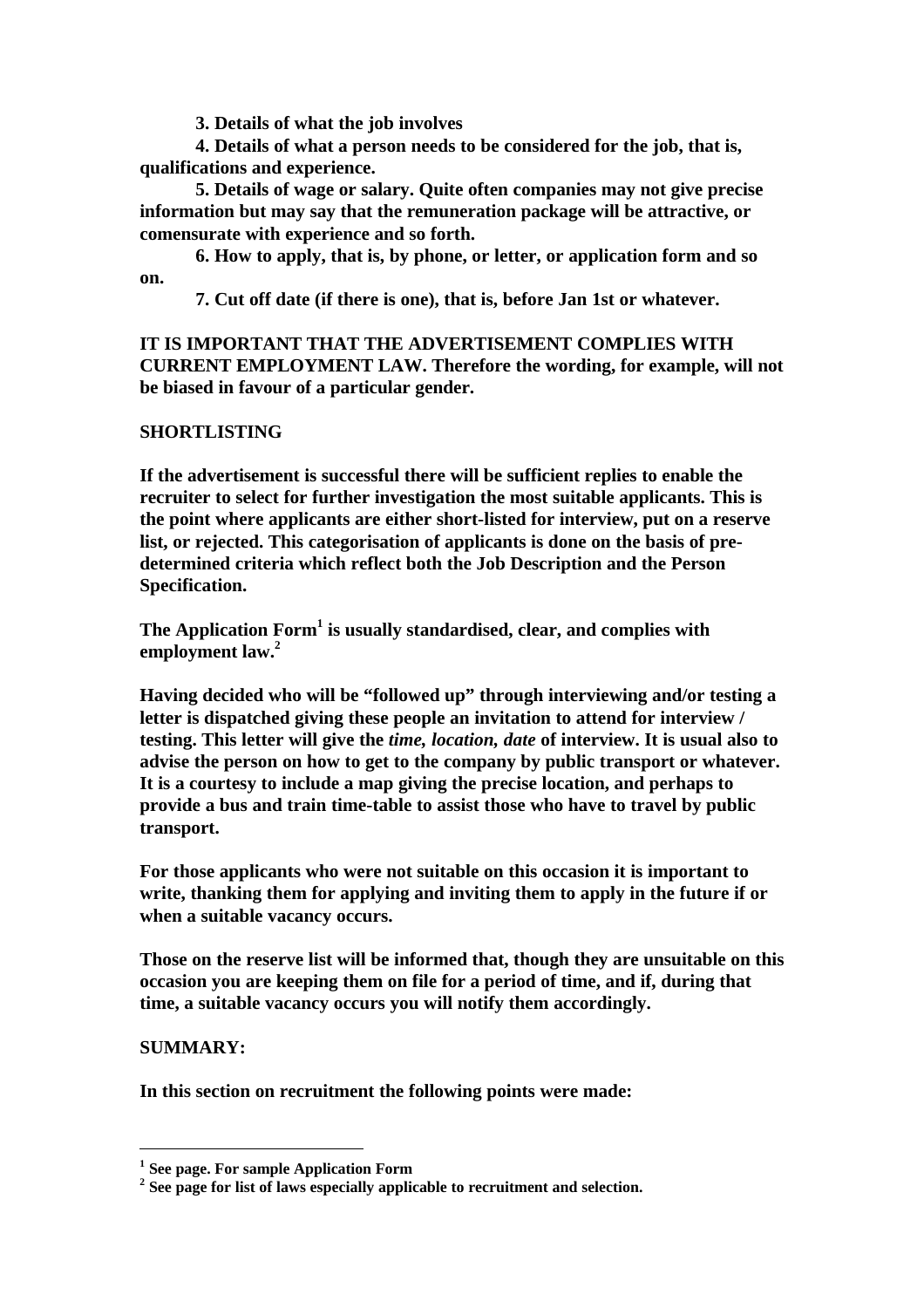**1. To achieve company objectives requires that the right people, with the right qualifications, are in the right place, at the right time.**

**2. To facilitate this requires that jobs to be filled must first be analysed, and out of this analysis a** *Job Description* **and a** *Person Description* **will be drawn up.**

**3. These two** *Descriptions* **will supply the criteria for short-listing applicants, and will be the basis for information on the content of the advertisement.**

**4. Where to place the advertisement will depend on a number of factors but will, more than anything else, need to be in the place where the most suitable candidates are most likely to see it.**

**5. The content of the Job advertisement, and the criteria for shortlisting candidates will reflect the Job Description and the Person Specification.**

## **SELECTION**

**The selection process begins with the short-listing of candidates based on criteria which reflect the job description and person specification. In other words, before calling anyone for an interview or a testing session, the recruiter already knows the ideal person for the vacancy. This ideal person is the one who has the skills and attributes identified as essential and ideal in a person specification.** 

**The first stage of this process will involve contacting those short-listed to invite them to attend the selection interview/s. It is good practice, when writing to these candidates, to supply them with, in addition to date, time and place of interview, a map or at least details of how to get to the company premises. Some companies give Bus and Train details and so on.**

**You, as the recruiter / interviewer, will have arranged that the interview will take place in a location free from interruption. This may mean placing a note on the door of the interview room to inform others that an interview is in progress. It will also mean taking the phone off the hook, if there is a phone in the room. These small details are important to ensure that the proper attention is given to selecting the best person for the job. It is also reassuring for the candidate.**

**There are three main objectives to be achieved at the selection interview:**

- **1. that the company is given an opportunity to assess the candidate.**
- **2. that the candidate is given an opportunity to assess the company.**

**3. that both parties are given the opportunity to satisfy themselves that they have all the correct factual details relating to candidate and job.**

**To achieve the first objective, it is important that the right questions are posed and that the candidate is given plenty of opportunities to talk. An interview in**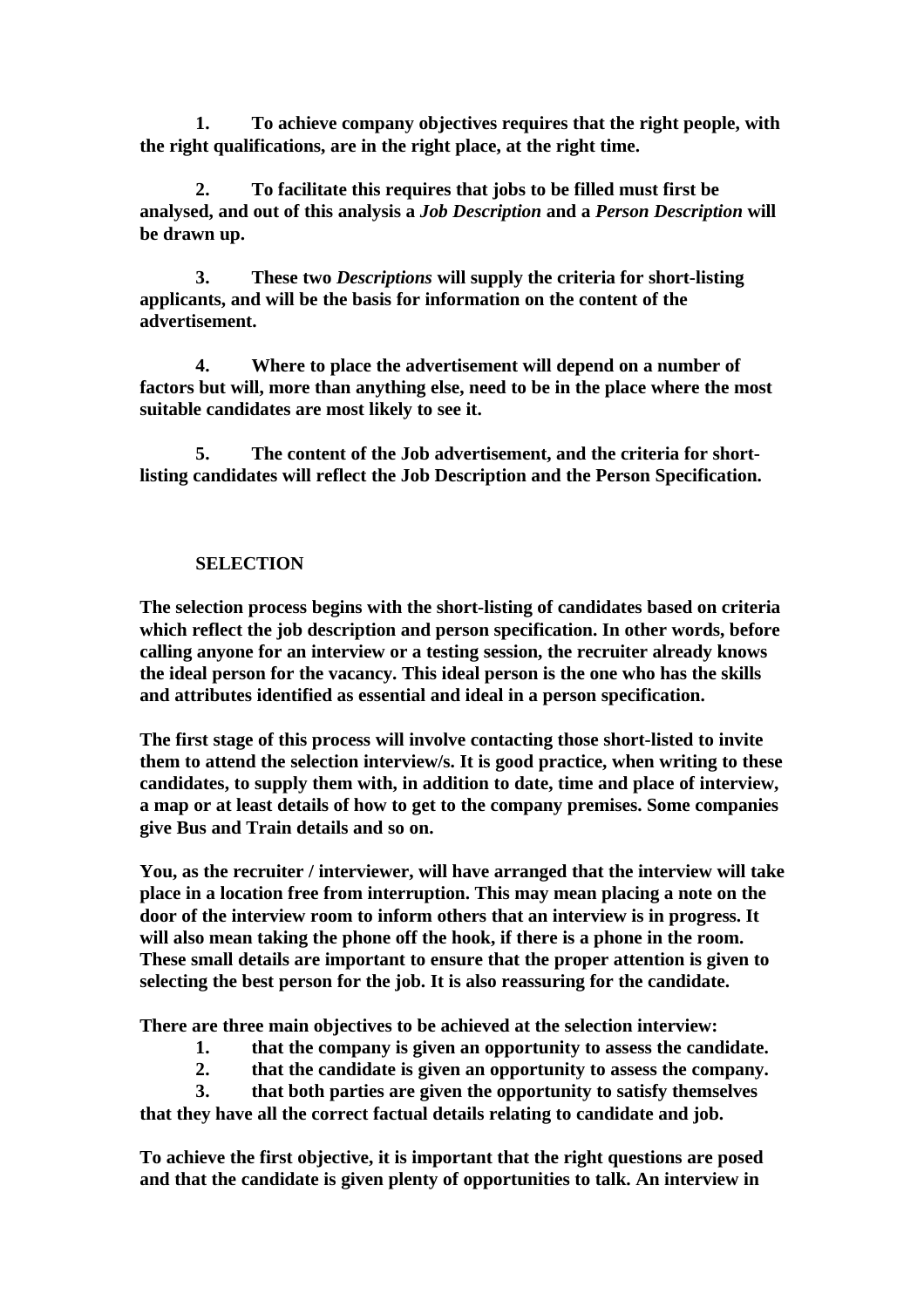**which the interviewer does most of the talking is unlikely to achieve this first objective.**

**To achieve the second objective it is important to give the candidate information about the company and to invite questions from the candidate.**

**To achieve the final objective both parties must check on details. The company must be sure that the information provided in an application form is correct, and the candidate must ensure that he/she has the correct information about the demands of the job and so on.**

**From the foregoing it is obvious that interviewers need to be skilled at interviewing. This requires training. It also requires preparation. It also requires that the interviewer be aware of the human tendency to fall prey to the "halo effect", to make decisions too quickly, to** 

**The following Diagram sets out these points listed in this section**

**Figure 3. Process of Recruitment**

**INTERNAL**

**\*sources**

**RECRUITMENT promote/transfer \*how many \*methods \*where posting / employee \*who referrals**

> **Pool of EXTERNAL potentially qualified qualified applicants \*sources agencies / schools / trade unions \*methods radio / t.v. /newspaper trade journal / internet**

**This brings us to the SELECTION PROCESS which is discussed in the following section.**

- **1. Pool of potentially qualified applicants**
- **2. Organizational context > develop selection criteria, steps...**
- **3. Job Applicant > Person Specification...**
- **4. Obtain from applicant < references, application form, arrange interview, arrange testing, medical examination.**
- **5. Selection decision / probation**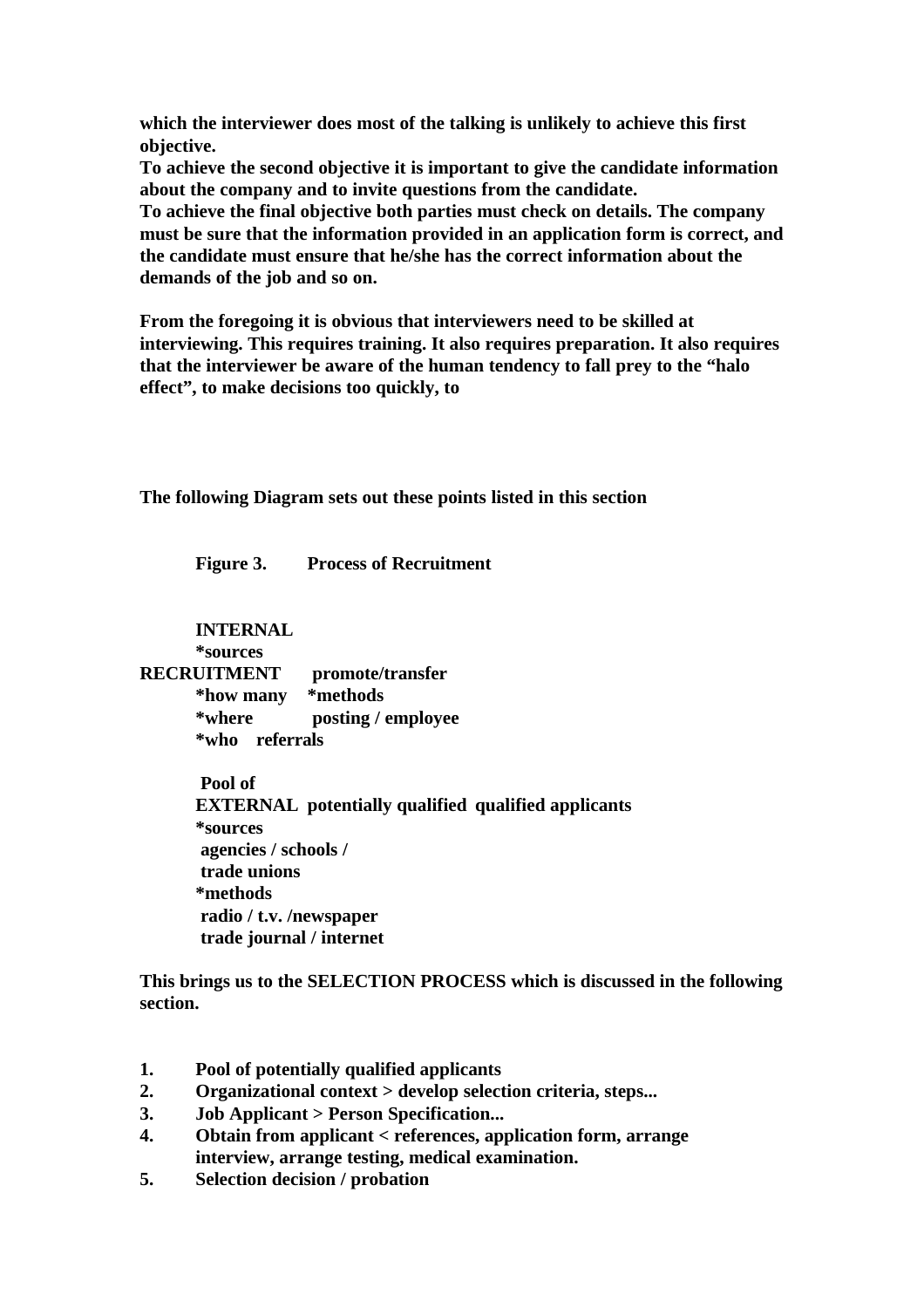# **LIST OF SECTIONS**

 **APPROX. PAGES**

| 1. | THE PERSONNEL FUNCTION 6    |  |
|----|-----------------------------|--|
|    | <b>Figure 1</b>             |  |
| 2. | THE HUMAN RESOURCE PLAN     |  |
|    | <b>Figure 2</b>             |  |
| 3. | <b>RECRUITMENT</b><br>6     |  |
|    | <b>Figure 3</b>             |  |
| 4. | <b>SELECTION 6</b>          |  |
|    | <b>Figure 4</b>             |  |
| 5. | TRAINING 10                 |  |
|    | <b>Figure 5</b>             |  |
| 6. | PAY & BENEFITS 6            |  |
|    | <b>Figure 6</b>             |  |
| 7. | <b>SAFETY &amp; WELFARE</b> |  |

- **Figure 7** 1
- **8. JOB EVALUATION6**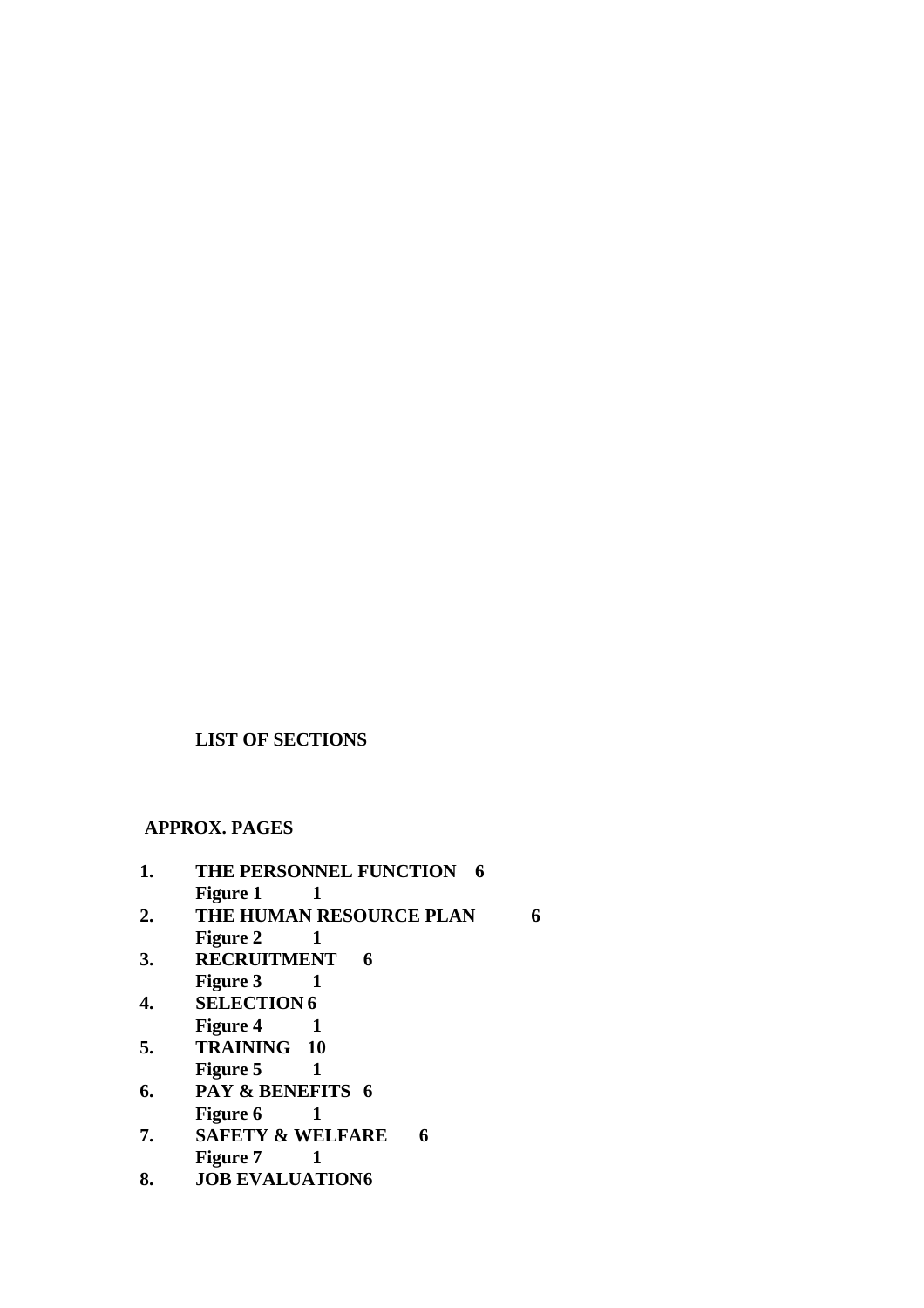|            | <b>Figure 8</b>                                            |
|------------|------------------------------------------------------------|
| 9.         | PERFORMANCE EVALUATION / APPRAISAL<br>6                    |
|            | <b>Figure 9</b><br>$\begin{array}{ccc} \hline \end{array}$ |
| 10.        | <b>INDUSTRIAL RELATIONS</b><br>10                          |
|            | Figure $10 \qquad 1$                                       |
| 11.        | <b>EMPLOYMENT LAW 10</b>                                   |
|            | Figure $11 \t 1$                                           |
| 12.        | <b>JOB ANALYSIS / JOB DESCRIPTION / 6</b>                  |
|            | PERSON SPECIFCATION                                        |
|            | Figure $12 \qquad 1$                                       |
| <b>13.</b> | <b>ASSESSMENT CENTRES / ABILITY MEASUREMENT 20</b>         |
|            | Figure $13 \t 1$                                           |
|            | 14. THE LABOUR MARKET 6                                    |
|            | Figure 14 1                                                |
|            | <b>15. HOW TO MOTIVATE EMPLOYEES</b><br>15                 |
|            | Figure $15 \qquad 1$                                       |
|            | 16. GLOSSARY OF TERMS 10                                   |
|            | 17. SAMPLE DOCUMENTS 6                                     |
|            |                                                            |

**This small book is intended to be primarily a revision text for students studying for a certificate in Business Studies. It is also suitable for students on PLC courses and for any business person needing an overview of good-practice in people management, for example, employer managers of small businesses. The orientation is practical. The bibliography contains suggestions for further study/reading.**

**Every attempt has been made to keep the text practical, simple and clear. The theoretical basis is not included, therefore students needing this type of information will need to consult additional texts.<sup>1</sup>**

**sonnel Manager**

- **2. Corporate Philosophy**
- **3. Business Plan**
- **4. Operation Level / Policies**

 **1 for example, Gunnigle et al, 1997**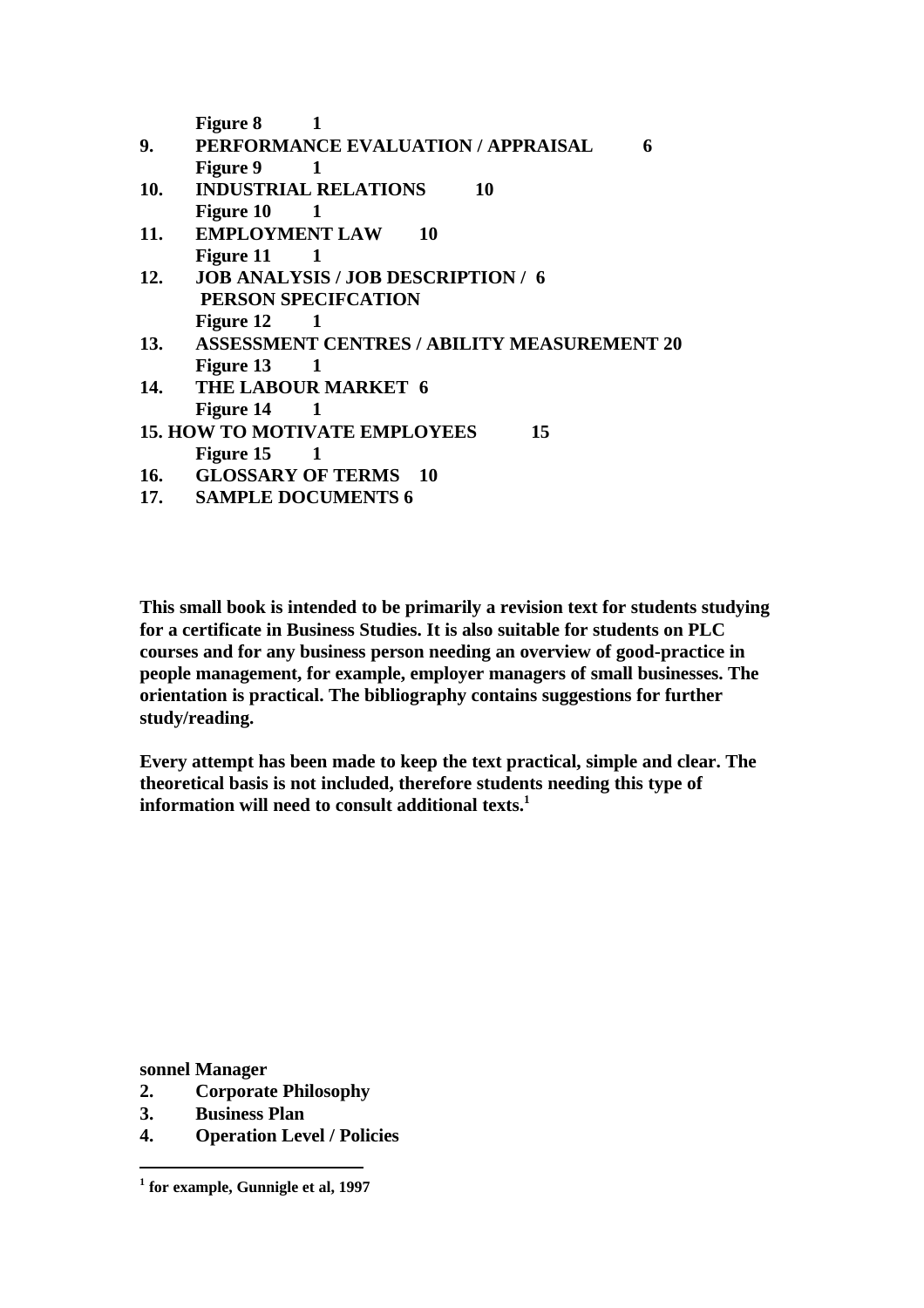- **5. Specialist Function**
- **6. Size of company**
- **7. Line Management**
- **8. Irish Labour Market / Demographics**
- **9. Conclusion**

## **SELECTION**

**1. Short-listing**

**2. Interviewing / Seven Point Plan / Measureable criteria / variety of questions / common interviewing errors / recording of interview. safety**

**3. Tests / objective / reliable / valid / Types / group /individual / attitudes / intellengce / persona;ity /aptitude/ assessment centres**

- **4. References / value / ruber stamp /**
- **6. Medical**
- **7. Job offer / signing of contract**
- **7. Induction / for whom ? / length / value / by whom conducted / content**
- **8. Probation / purpose / length**
- **9. Successful selection / motivation / attitudes / labour turnover**
- **10. Legal aspects**

**Selection Mechanisms / Interview / Testing / Medical / References / Induction / Probation**

**Questions / Describe Recruitment & Selection What are the advantages of effective recruitment ? What are the advantages of effective selection Outline reasons why effective recruitment and selection are more important than ever How can effective recruitment and selection create competitive advantage. What is your advice with regard to how to recruit What is your advice with regard to how to select candidates for jobs ? Describe the importance of recruitment in the context of: MANPOWER PLANNING EQUALISING EMPLOYMENT OPPOTTUNITIES TRAINING EMPLOYEE RELATIONS / INDUSTRIAL RELATIONS HEALTH & SAFETY PAY & REWARD APPRAISAL**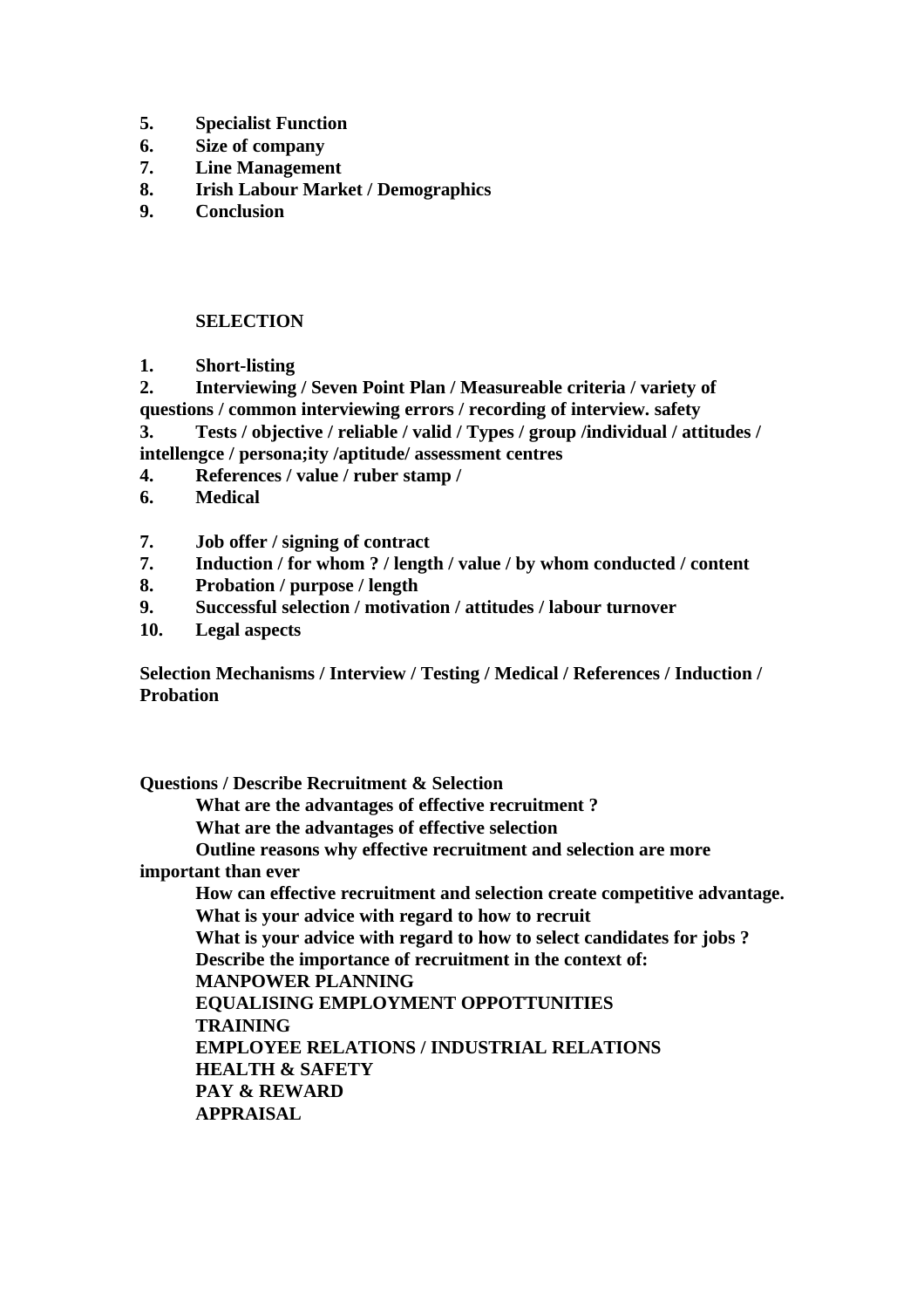### **PERFORMANCE APPRAISAL**

**Definition / purpose uses to which it is put/ determing training needs / promotion / pay / setting performance targets probelems associated with / subjectivity / legal problems / conduct / use of vague criteria / inappropriate conduct of appraiser / bias / halo affect / favioutiteism process of / corporate objectives / MBO etc methods of appraisal / rating scales / personnel comparisons / behavioural checklists / force-choice inbventories / critical incident / self appraisal the appraisal interview tell & sell / tell & listen / Problem solving / recording interview / decisions made should be followed up /** 

### **PAY AND JOB EVALUATION**

**wages and salaries flat rate / with individual incentive scheme / with group incentive scheme / piecework / profit sharing / allowances / seniority / merit pay / bonus /commision DIRECT PAY / INDIRECT PAY**

**direct / money, pay, bonus, commision, profits**

**indirect / benefits / car / mileage / insurance / pensions / sick pay / extra holidays Legal aspects / equal pay act / holiday pay act / redundancy pay / etc.**

**Establishing a pay system / legal aspect economic aspect national pay agreements / patrnership 2000 market situation internal equity external equity objectives to be met through pay consultaion with employees implemet and monitor**

## **JOB EVALUATION**

### **DEFINITION**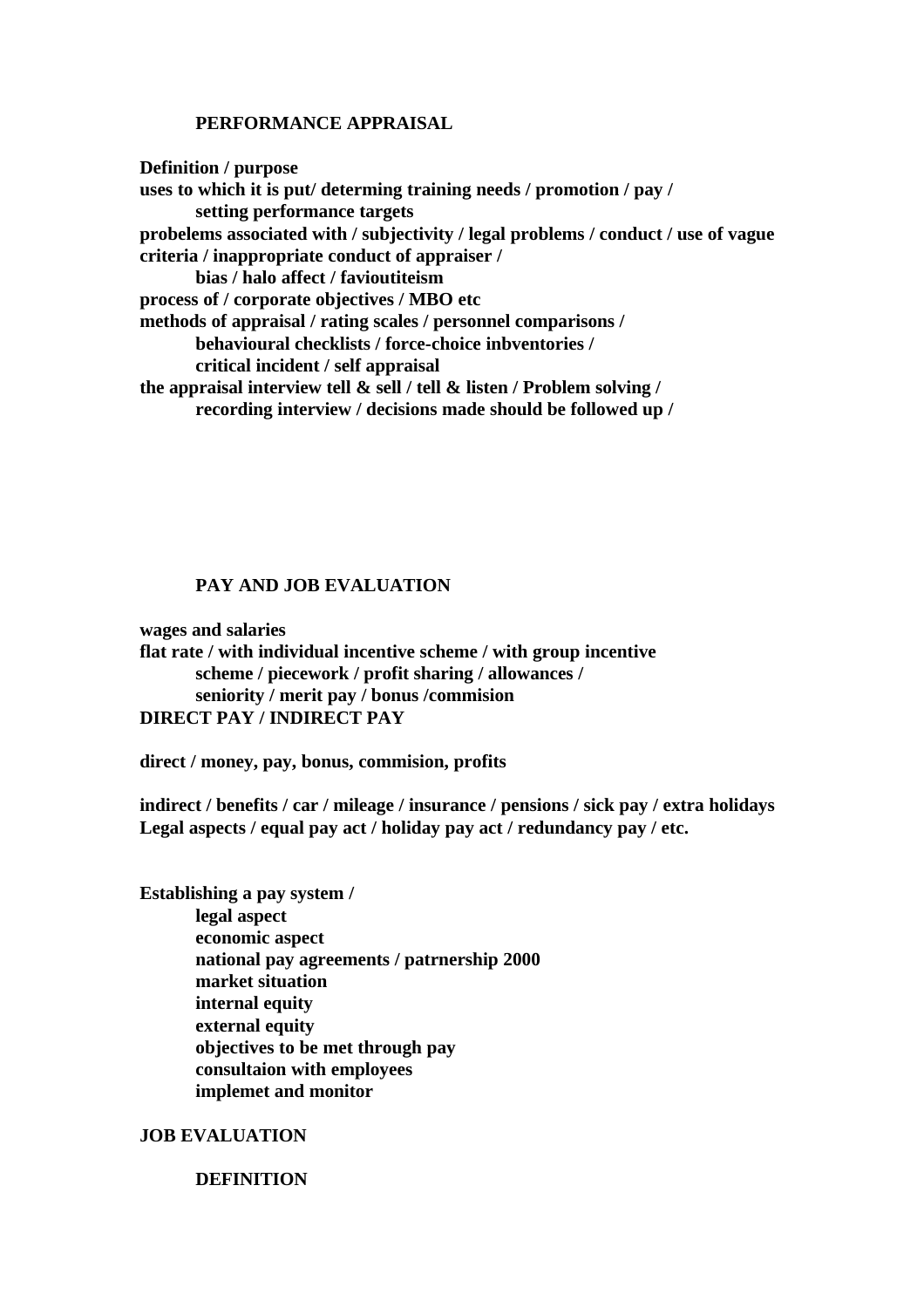# **REASONS FOR USES TO WHICH IT IS PUT METHODS / QUANTITATIVE (ANALYTICAL ) AND QUALITATIVE (NON - ANALYTICAL)**

## **discuss fully the relationship between job evaluation and pay**

## **TRAINING & DEVELOPMENT**

**training / definitons why /when /for whom /where / how / gap / actual state v desired state / organisational gap / individual gap / group gap / reasons for / new employee induction/ new product / new technology/ errors / accidents / competition / promotion / types / skills /attitude / knowledge / induction /refresher/ retraining training programme / establish gap / job analysis / specify objectives / plan the method, why, when for whom, how, where implement / evaluate / how ? Learning principles effectiveness of training / increased motivation /** 

## **WELFARE**

```
conditions of work are to protect
safety /
       law / reasons for / civil law/moral law/ insurance / reputation /
       costs / quality / job satisfaction
ensuring safety /
       designing jobs with safety in mind /recruiting for safety / training/ 
warning signs / posters/ equiptment / first aid / proper 
       recording of accidents / unsfae behaviours / 
accident analysis / 
       who had the accident / where it happened /how it happened / 
       witnesses / details / after effects / long-term affects /
unsafe behaviours/
       general & specific / general (personality / ability / motivation /
       illness/age)
       situational
```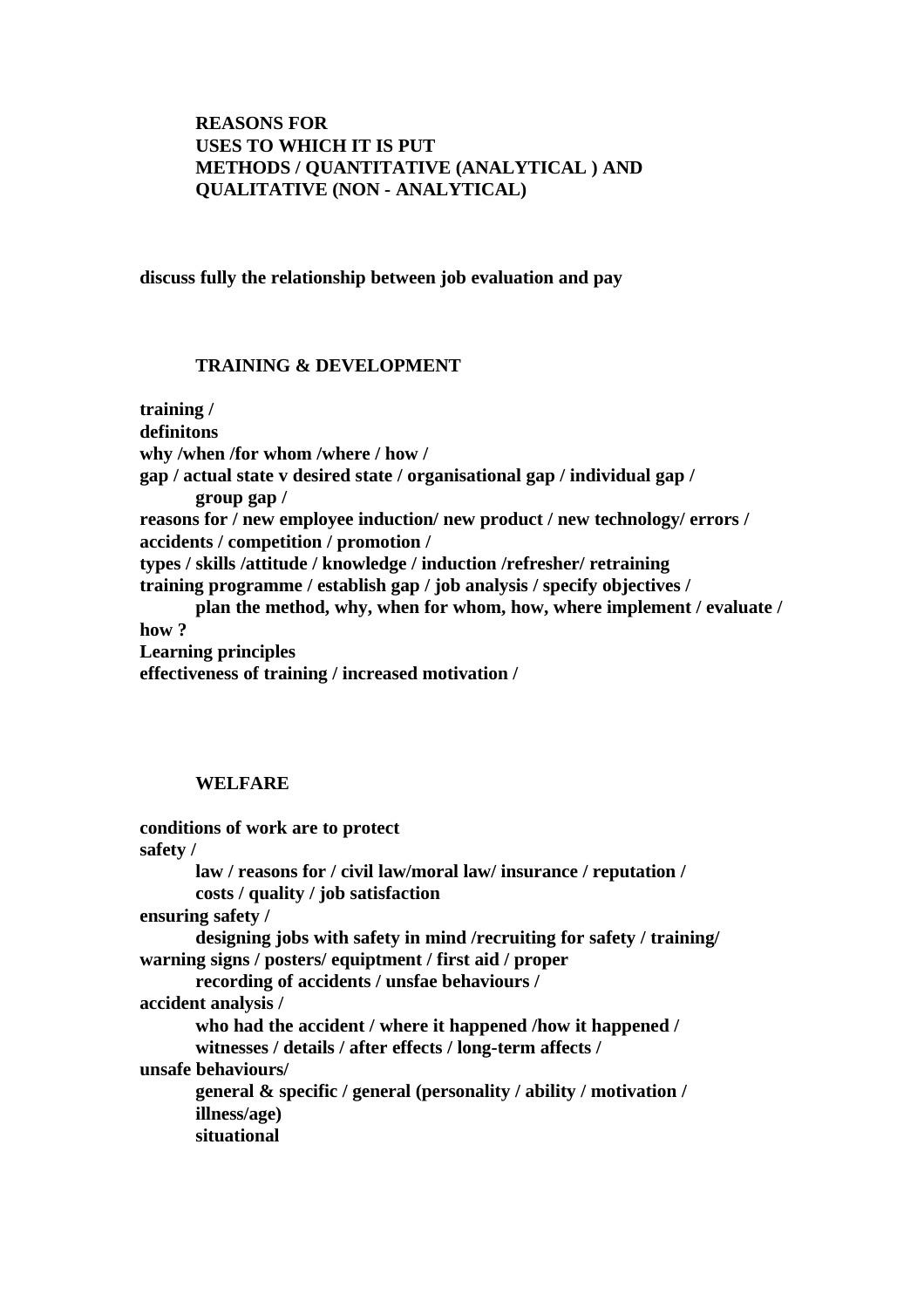## **HUMAN RESOURCE PLANNING**

**This involves forecasting human resource needs for the company and planning the steps necessary to achieve them. The practice of Personnel Managment can be viewed as a cycle of events, for example;**

**(1) determining the nature and calibre of employees required for effective functioning.**

**(2) establishing a range of procedures to retain employees, for example, appraisal of performance, employee training and development, reward practices, job design, employee relations.**

**The process involved in planning how many employees will be required to achieve company objectives in the immediate and longer term can be discussed under four headings:**

**Stocktaking Forecasting Planning procedures Implementing the procedures**

**Stocking means taking stock of all the factors which influence the number of people required and also an accurate profile of the employees currently with the company. To deal with the factors which influence the number of people required will mean an examination firstly of the objectives of the company. What are they ? Are they currently being achieved ? To answer this it means examinig** 

**(a) the sales targets / are they being met ?**

**(b) production levels / are they being met ?**

**(c) what is the current level of profits ? Is this level in line with predictions ?**

**(d) what is happening in the market ? how are our products perceived ? what competition have we ? how are we doing in relation to the competition ? what market share have we ? Is this static, increasing or decreasing ? Do we know why ?**

**(e) Are we happy with the technology we are using or could we be using better technology for our purposes ?**

**(f) are we complying with legislation ?**

**To prepare a profile of our present employees we need to examine employee records and statistics, for example;**

**(a) age, gender, length of service, absence level, sickness leave, domestic situation, travel distance to work , transport used and so on.... for each employee (b) what skills has each ? relevant to the job ? peripheral to the job, not currently used on the job( here we are thinking of a full-drivers licence or a language and so on....)**

**(c) what training has each received ? when ? type ? where ? was it measured for effectivness ? was any training promised which was not followed up on ? and so on...**